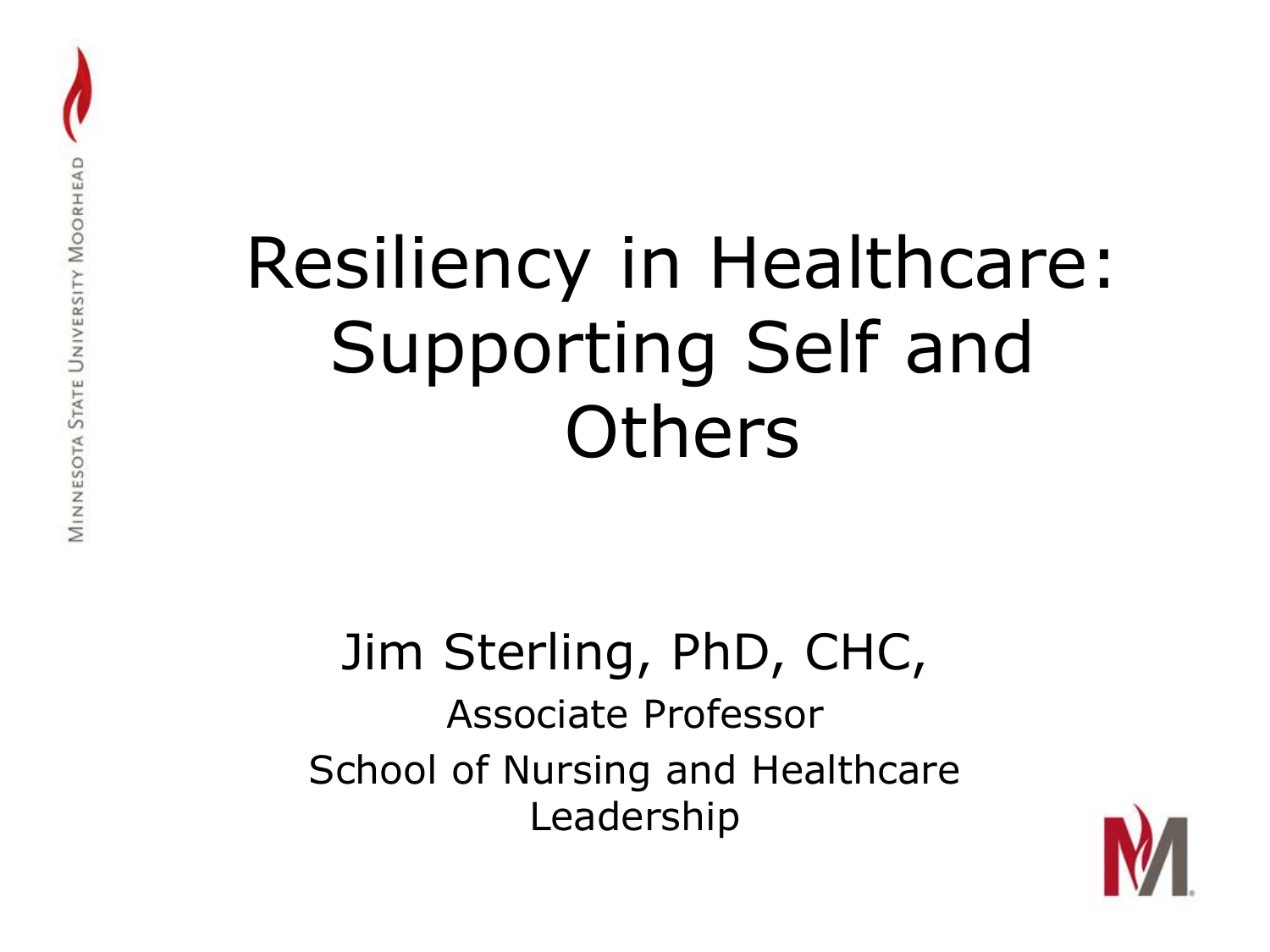## Objectives

- What stress and resiliency are
- Why we need it
- How can we get there
- Toolkit and Lifevest

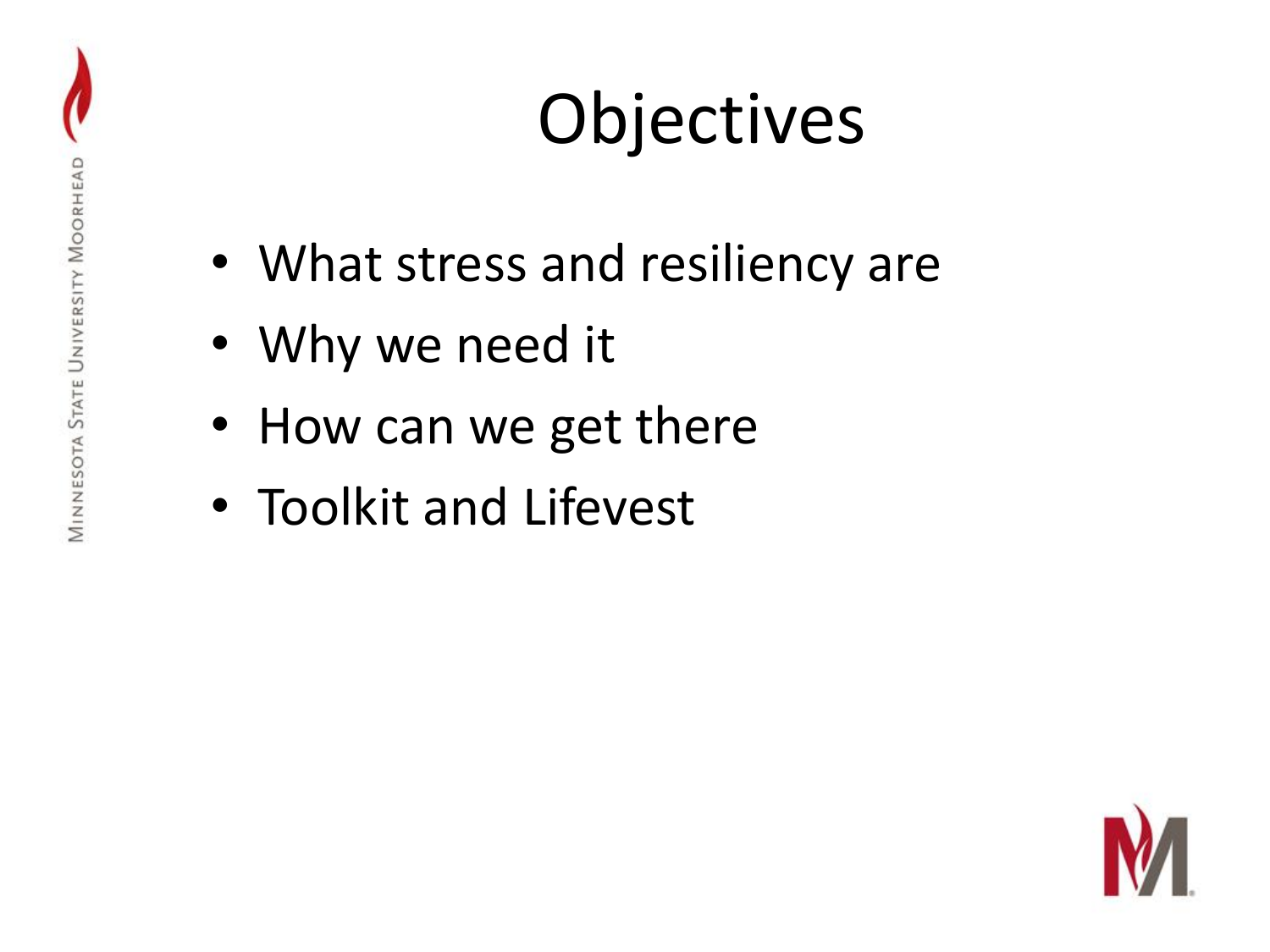#### **Stressors**

- Leaders thrive on uncertainty…but…
- Today's Stressors:
	- Global pandemic that keeps coming
	- Not feeling safe
	- Job security
	- What does the future hold?
	- Bad news seems to be the new 'normal'
	- Constantly working

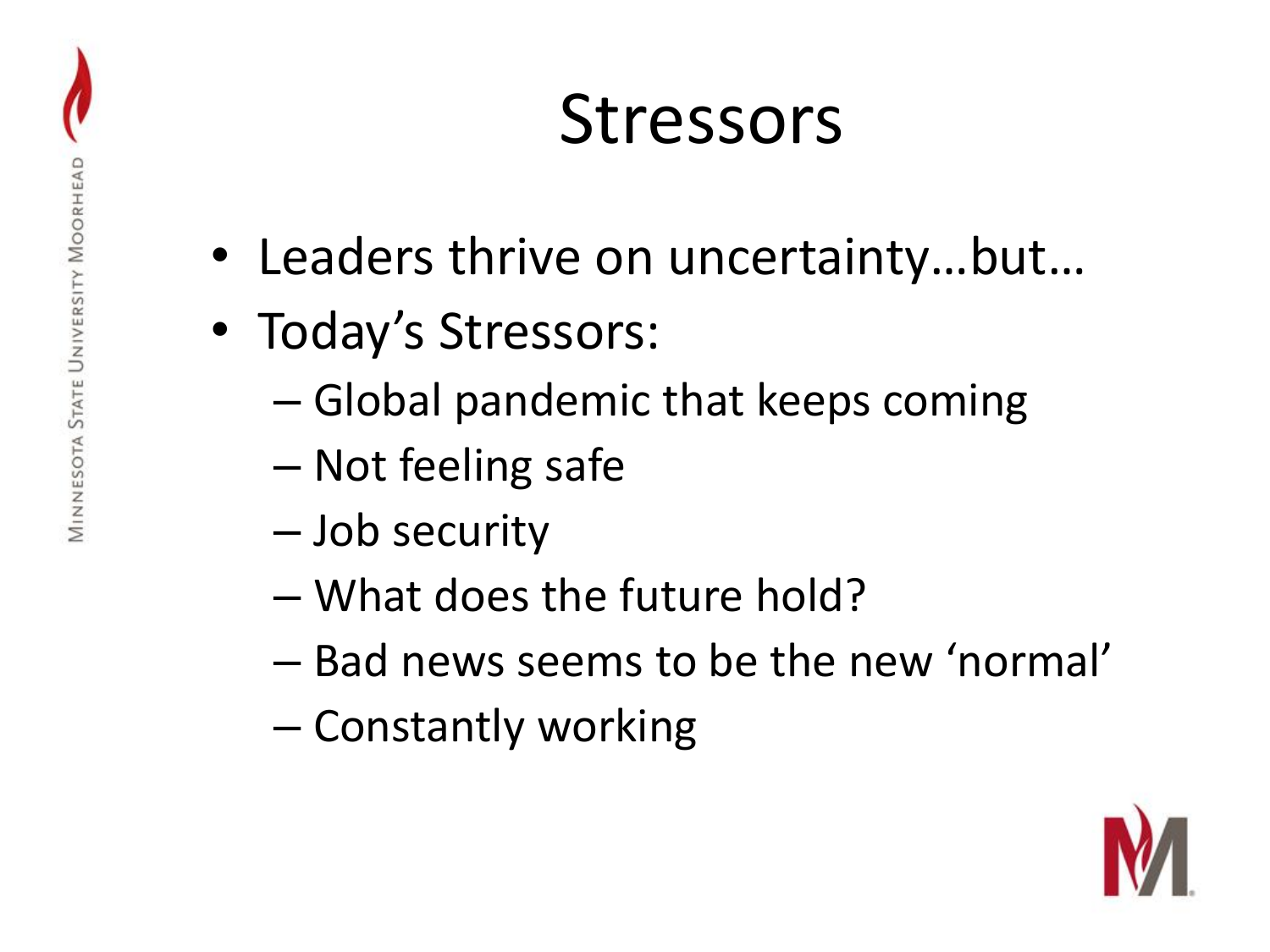#### Stressors Defined

- Must have both types:
	- **Eustress**: Positive stress that enhances our functioning, serves to motivate us, and generally makes us feel good
	- **Distress**: Negative stress that is generally persistent and often makes us feel bad, such as an injury that prevents us from things we enjoy

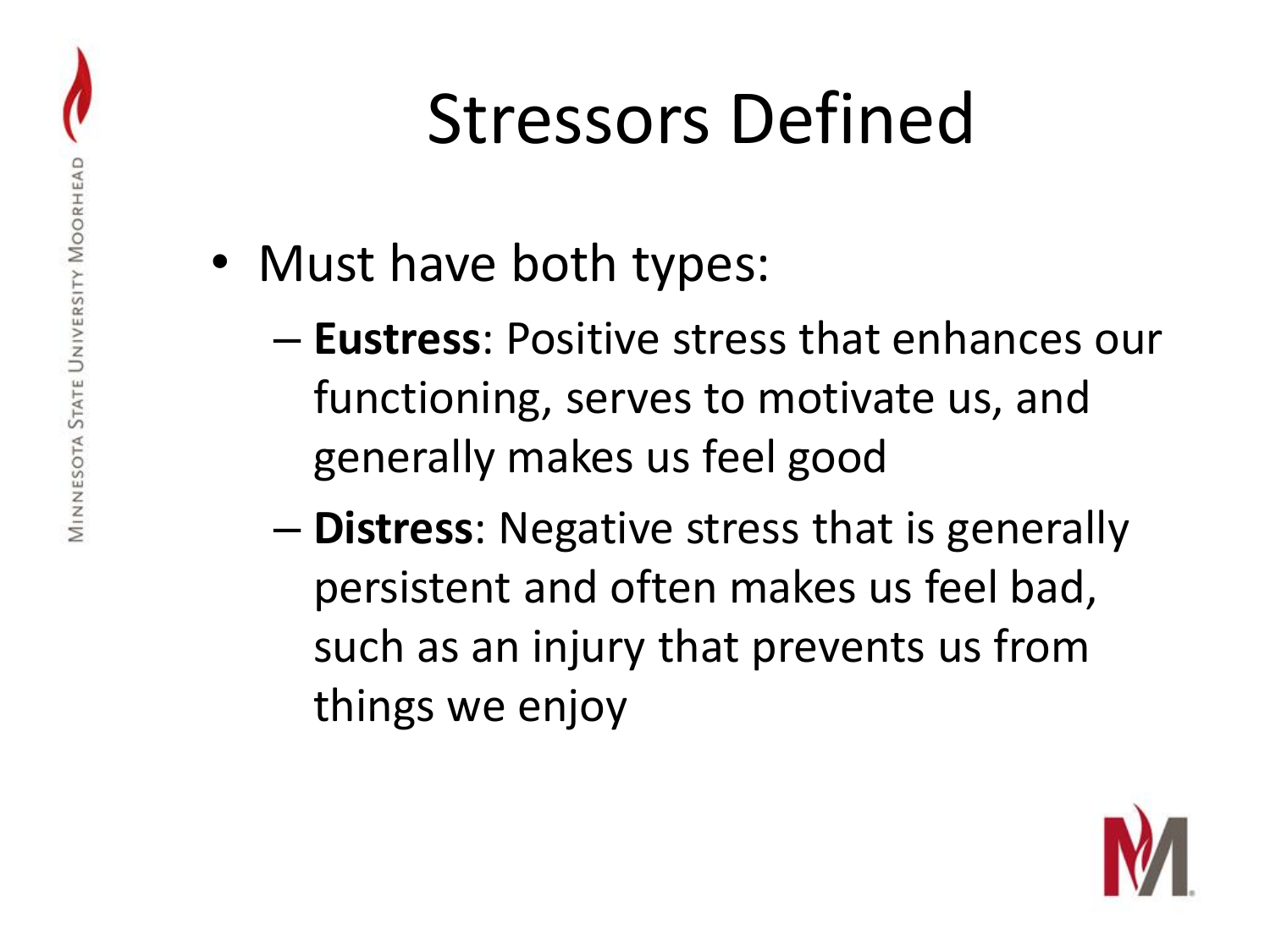#### Stress Examples

- Exercise
- Challenges at work
- Hobbies
- Relationships
- Marriage and anniversaries
- **Divorces**
- **Losses**

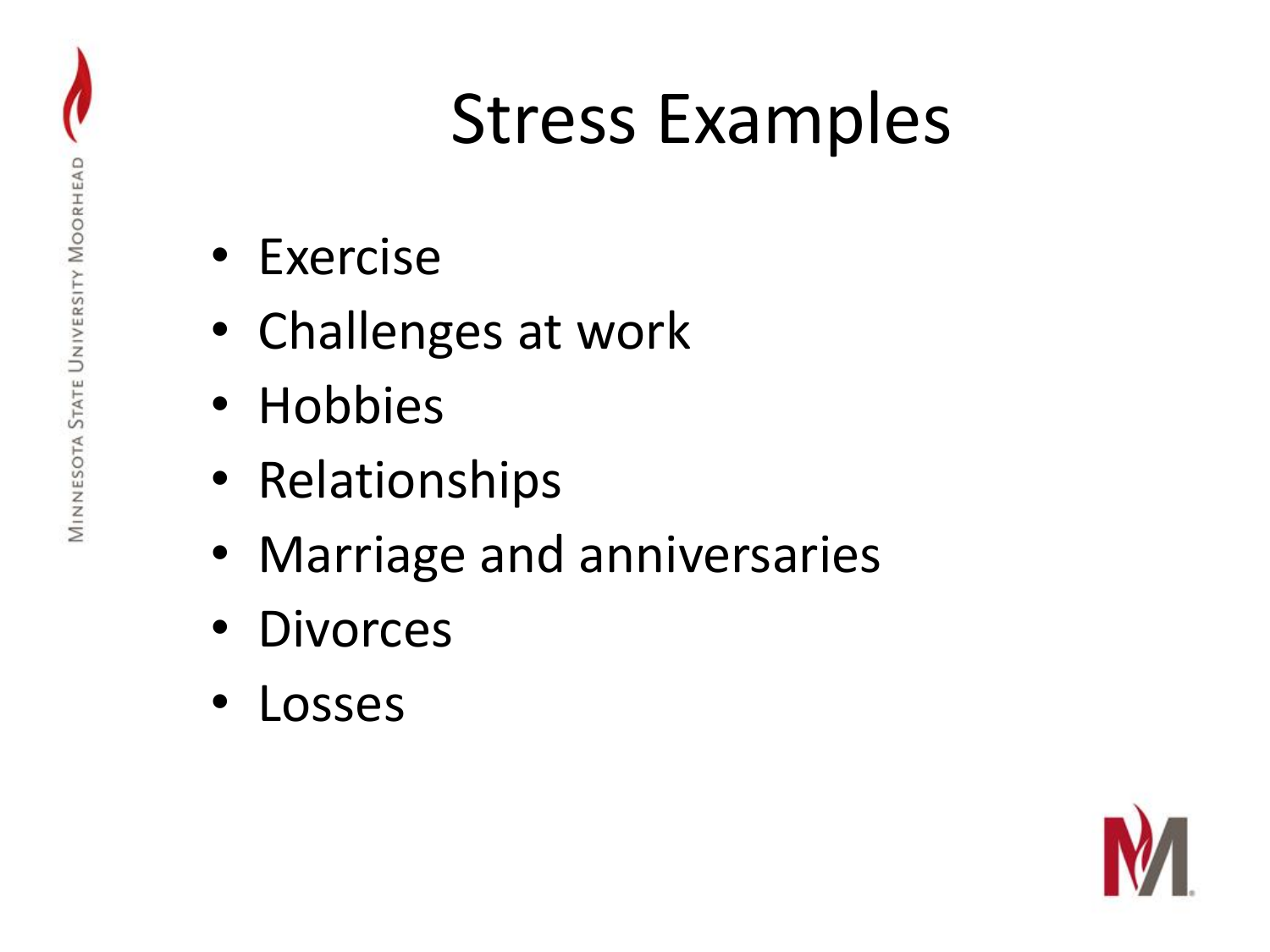# Stressors (Cont.)

- Merged and often chaotic roles we experience:
	- Parent
	- Spouse
	- Leader
	- Expert
	- Supporter
- Lack of socialization/ isolation
- Lack of control

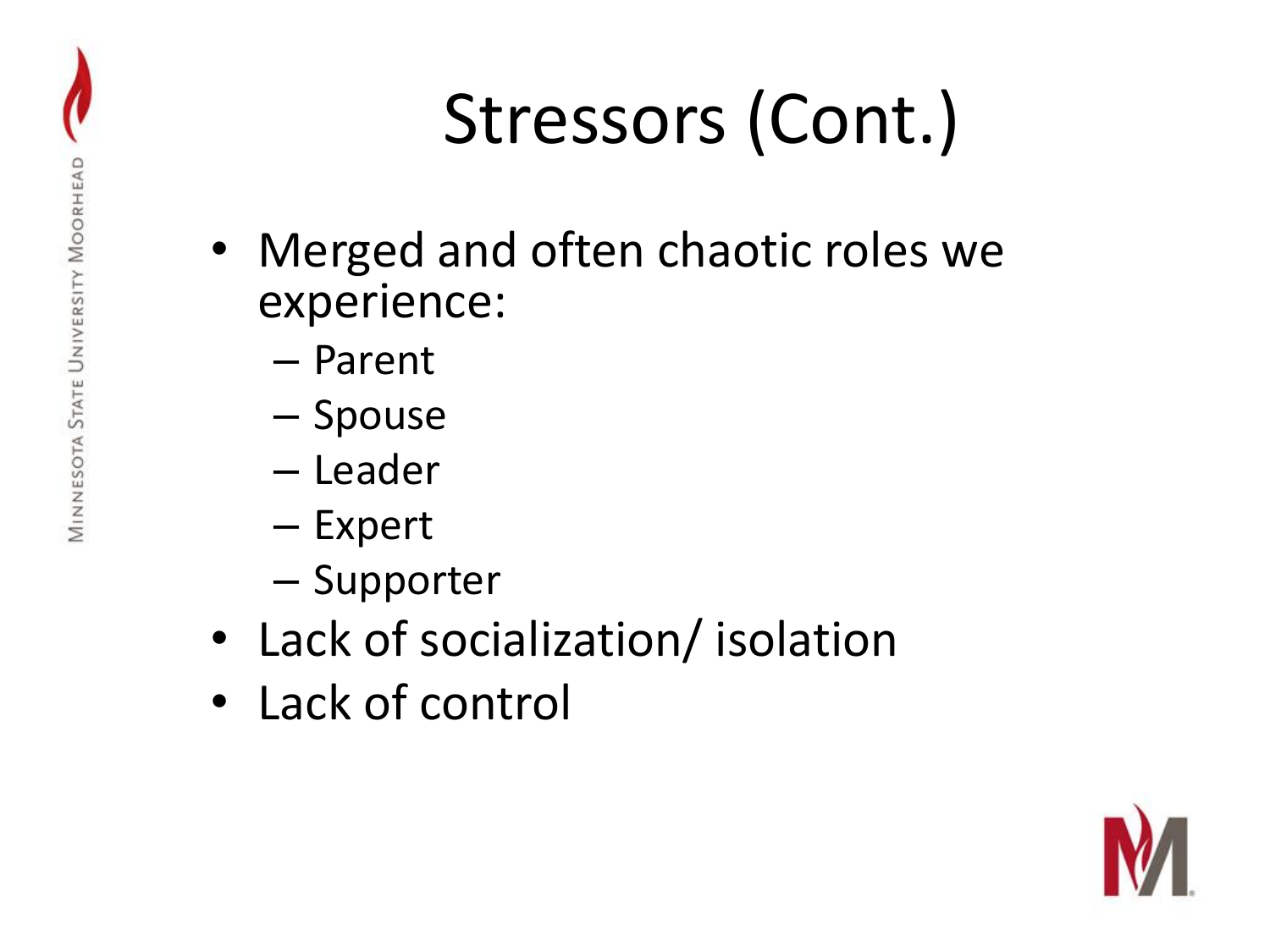### Resiliency

- Definitions:
	- The capacity to quickly recover from challenges whether stress, emergencies, or unexpected occurrences
	- An 'elasticity-like' ability to return to one's 'normal'

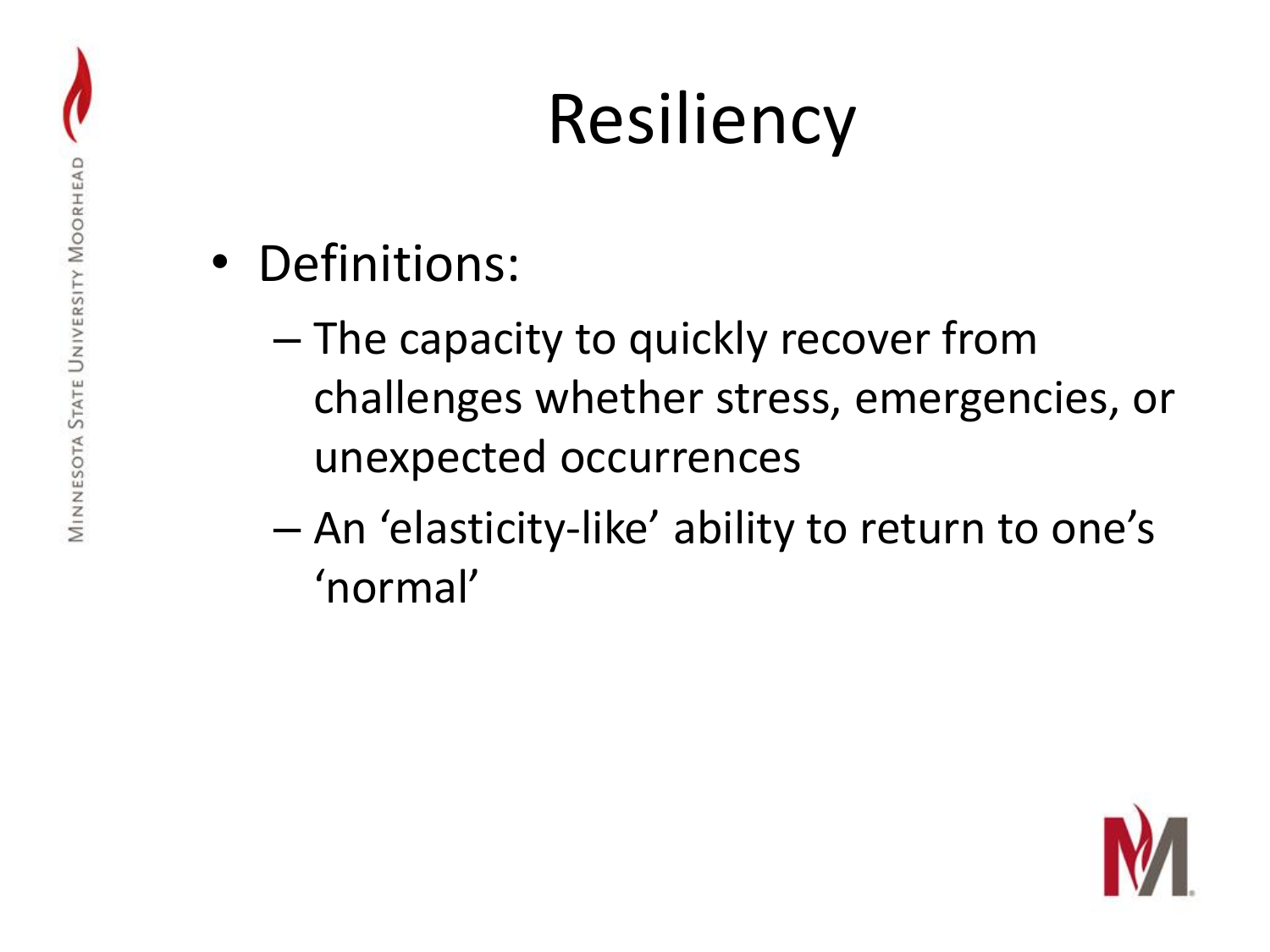#### Common Reactions

- Depression:
	- Persistent sadness and lack of interest or pleasure in previously rewarding or enjoyable activities
- Anxiety:
	- An emotion characterized by feelings of tension, worry
- Both may be manifested in physical symptoms

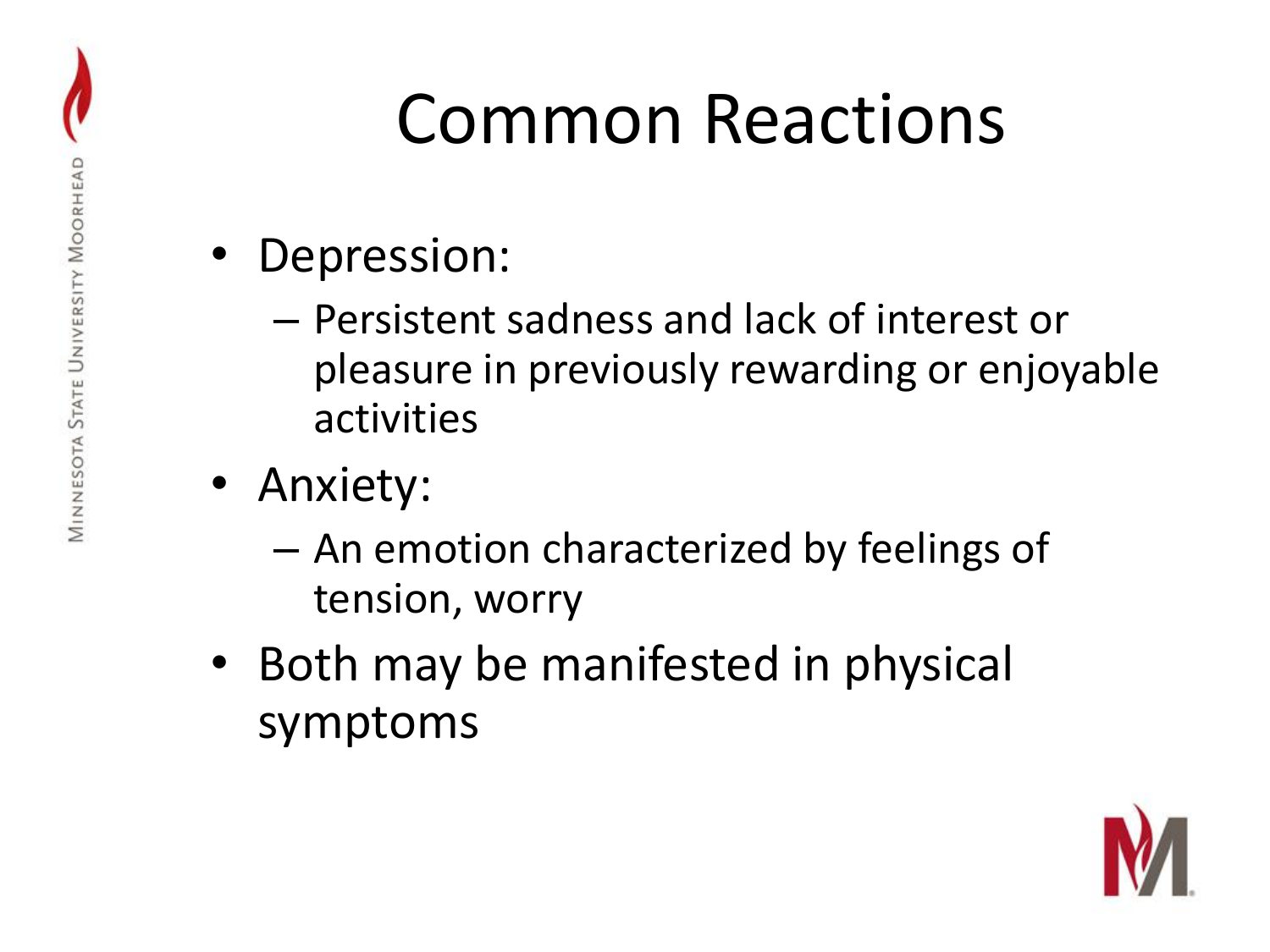### 7 Cs of Resilience

- **Competence**—ability to handle stress effectively
- **Confidence**—belief in one's abilities
- **Connection**—close ties to friends, family, and community
- **Character**—strong sense of self-world, confidence, and right & wrong

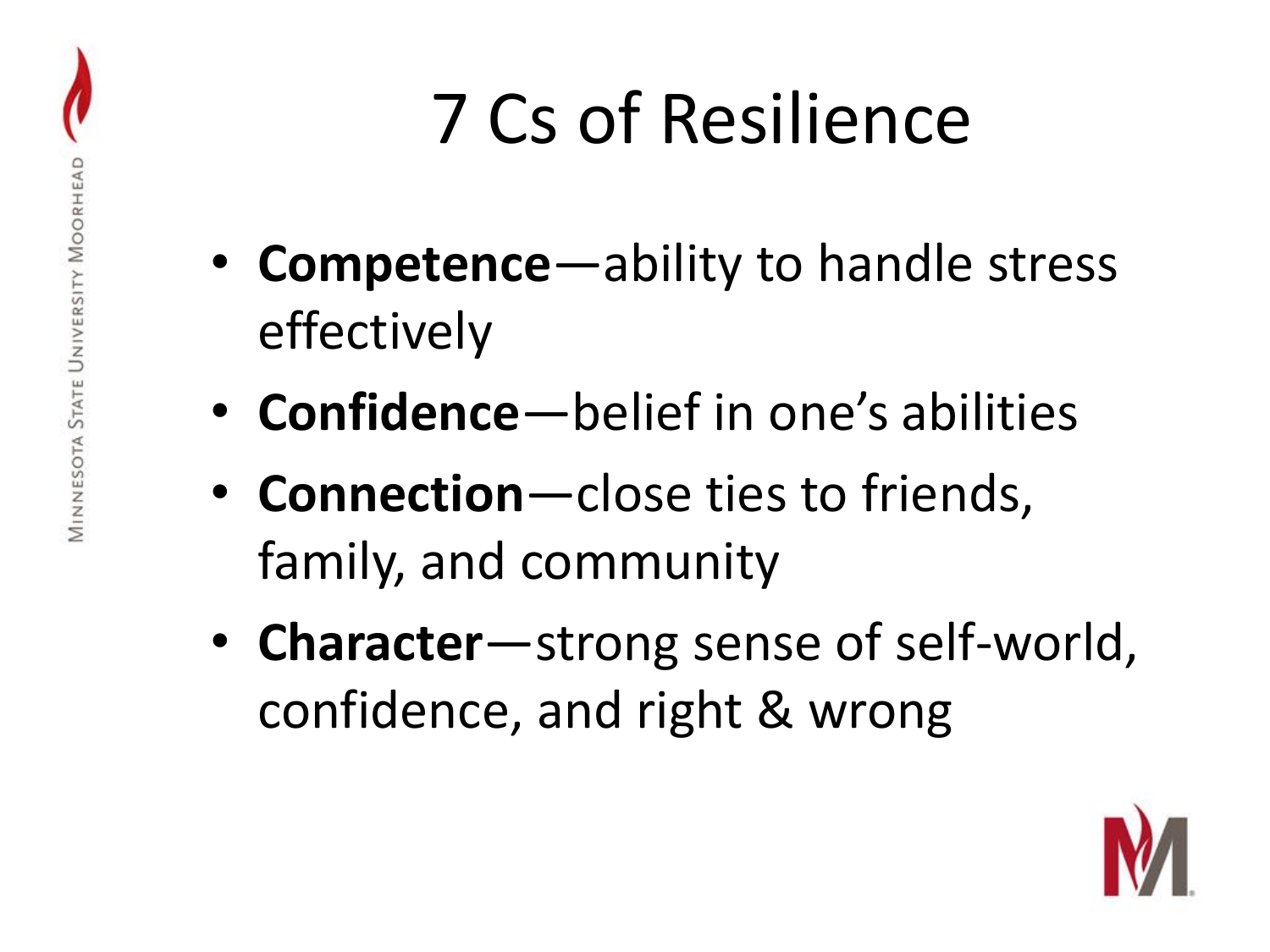# 7 Cs of Resilience (Cont.)

- **Contribution**—leave a place better than you found it
- **Coping** skills—more are better
- **Control**—be in charge of your decisions and actions

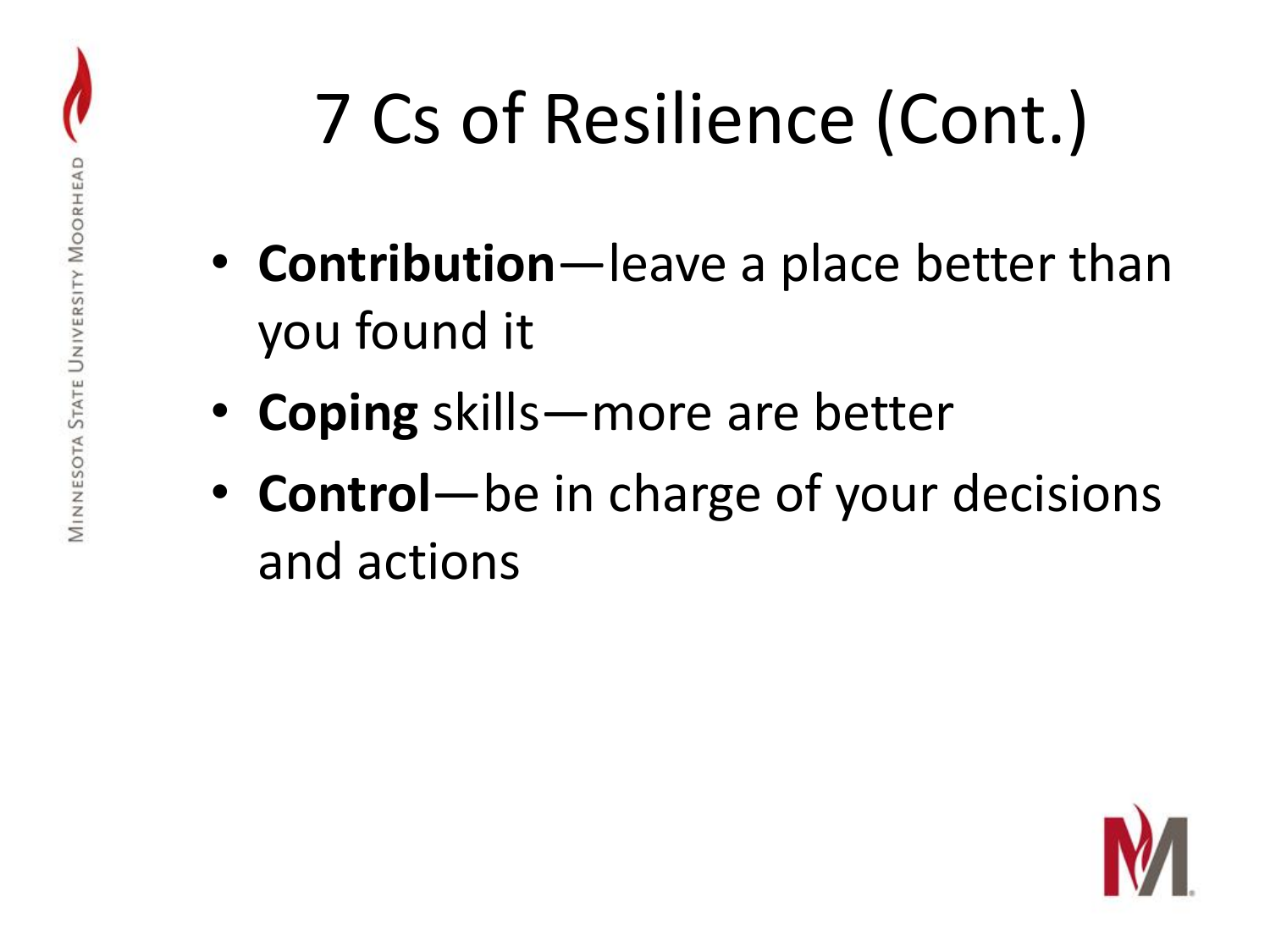#### Impacts

- **Cognition**—mental action of acquiring knowledge and understanding through experience and the senses
- **Social and emotional**—interactions between individuals or groups
- **Self-regulation**—that which guides us towards desired end states
- **Survival**—remain viable in the face of adversity

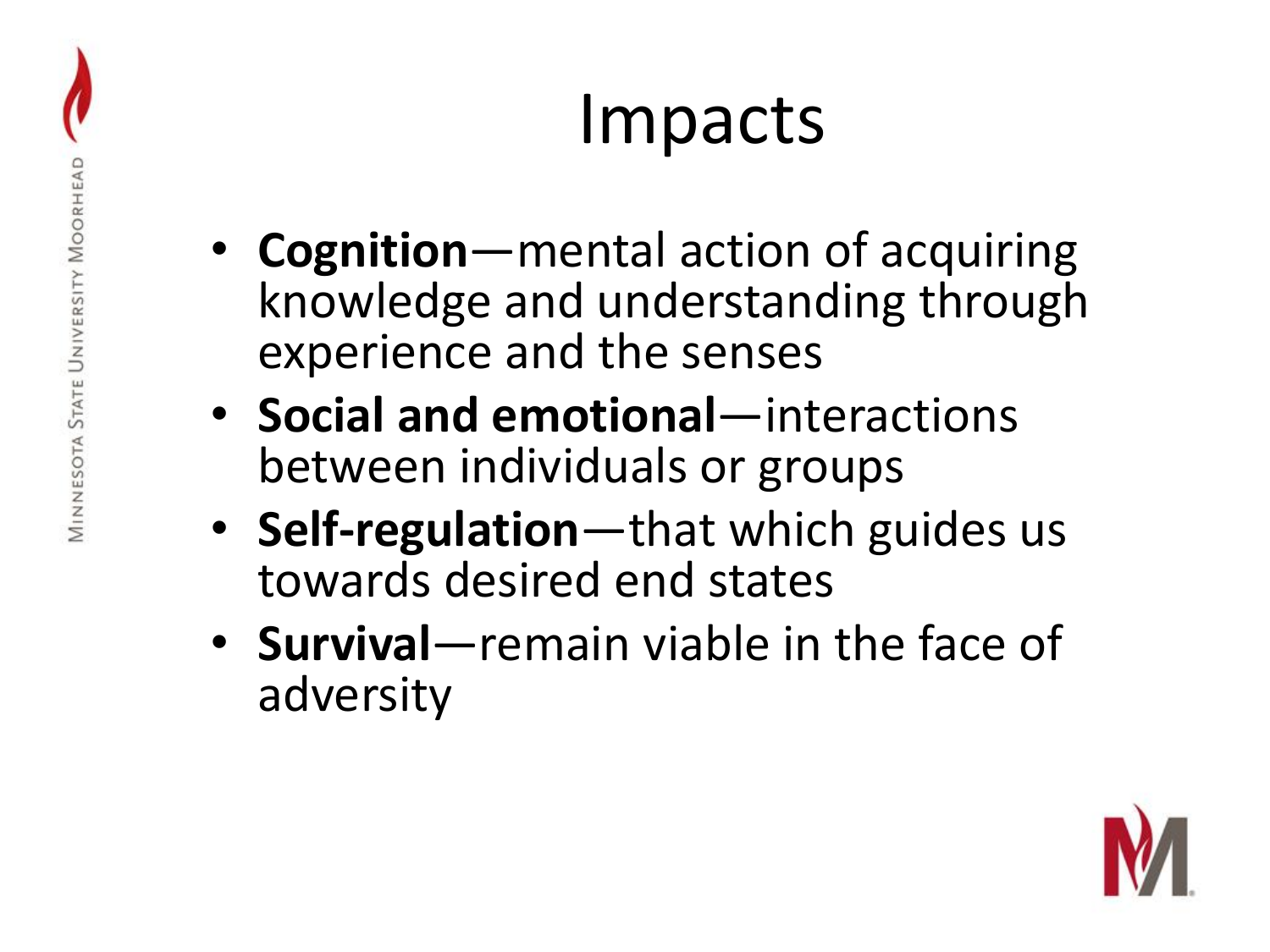#### Caregiver Ground Rules

- We must be available for those who depend on us
- We must anticipate non-normal conditions
- We must practice (develop and exercise skills) to identify weaknesses in the system; adjust; repeat

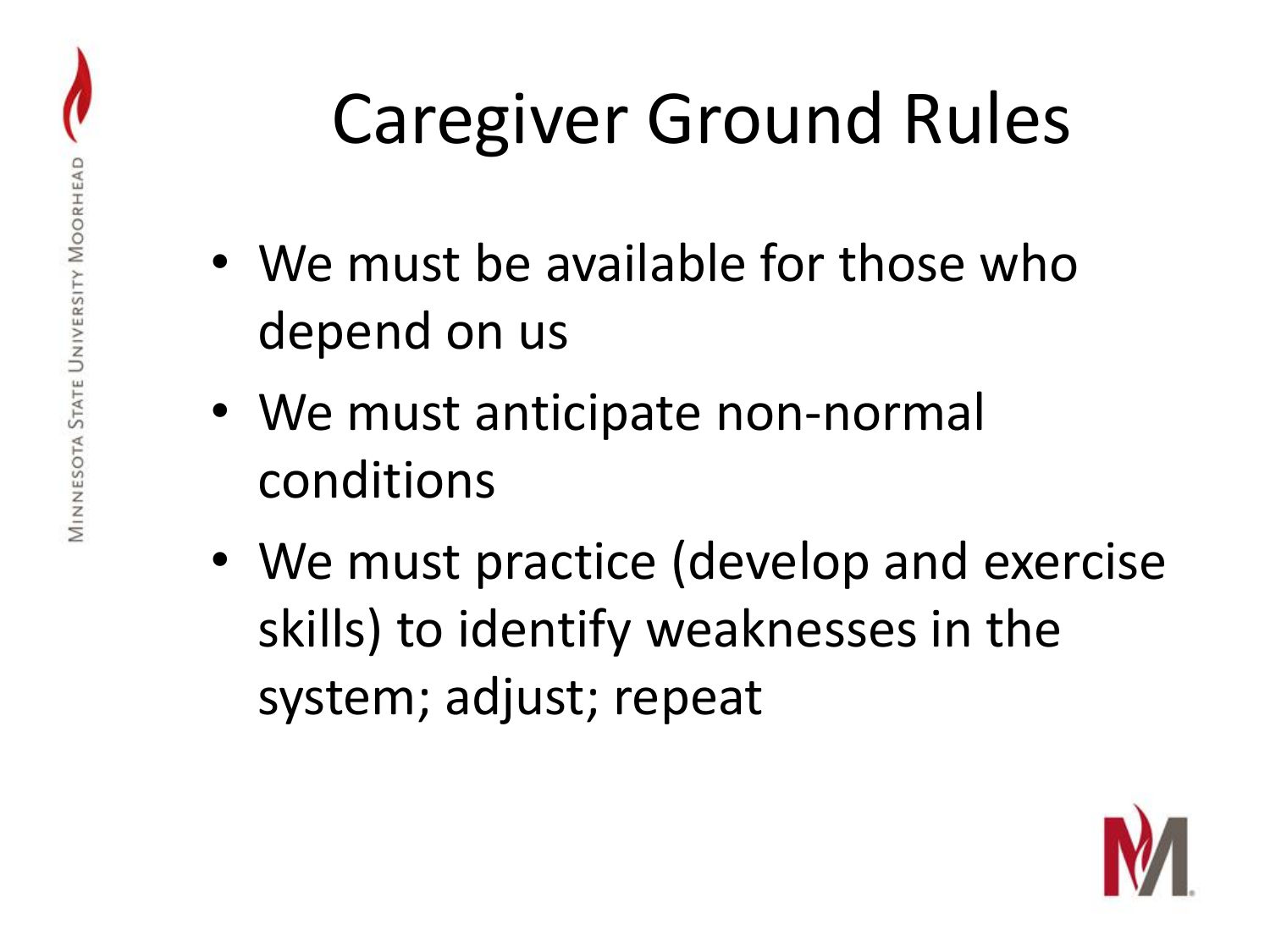### Caregiver Wellness

- Wellness will not occur when:
	- Work demands and pressures are detached from:
		- Knowledge, abilities, education/ training, experiences, and needs
	- We have insufficient support from supervisors and peers
	- There is little control over work processes

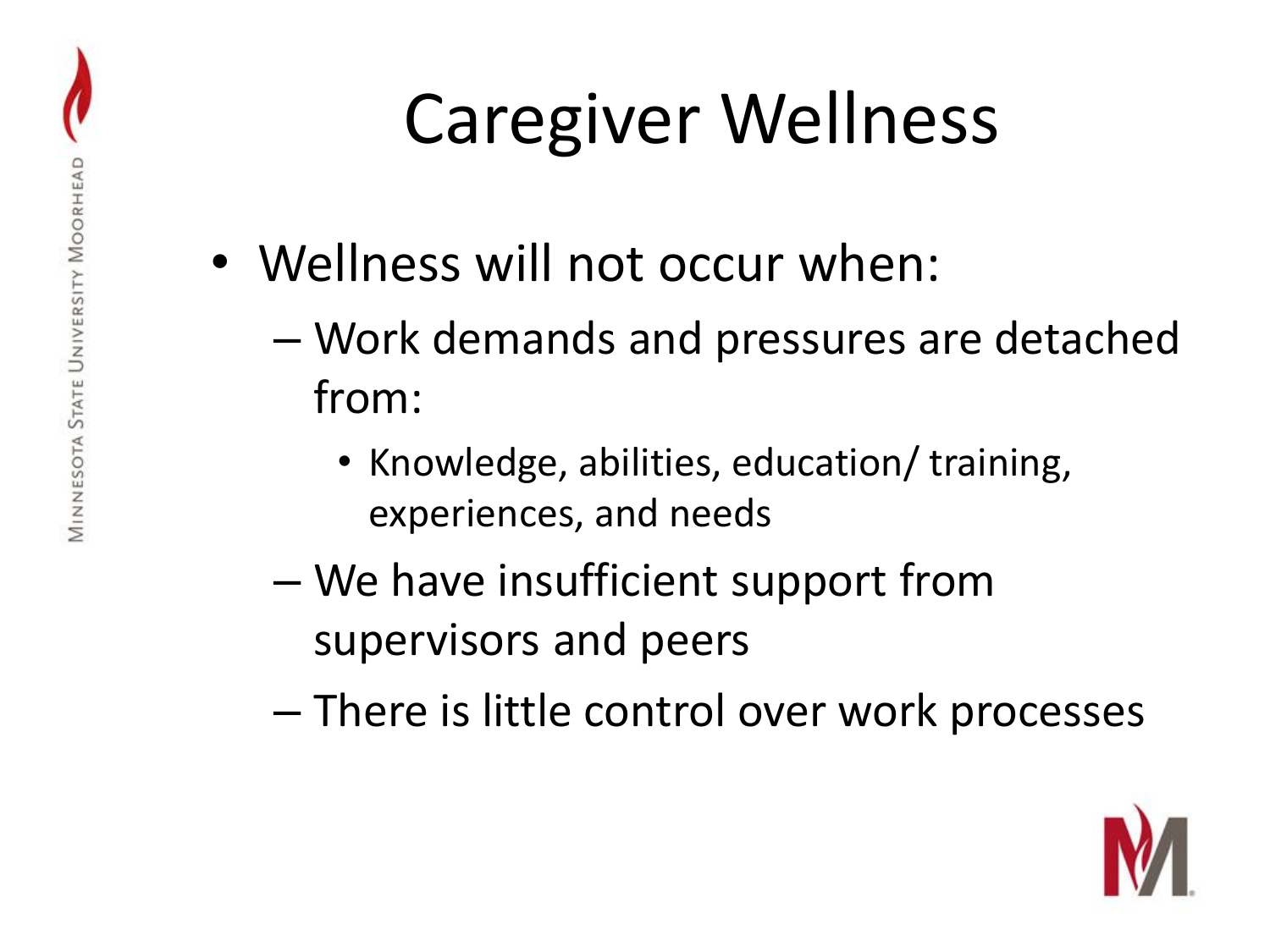# Caregiver Wellness (Cont.)

- Unsatisfactory working conditions exist:
	- Workload, pace, and hours
- Competing priorities:
	- Work-life balance (work, family, academic, hobbies, etc.)

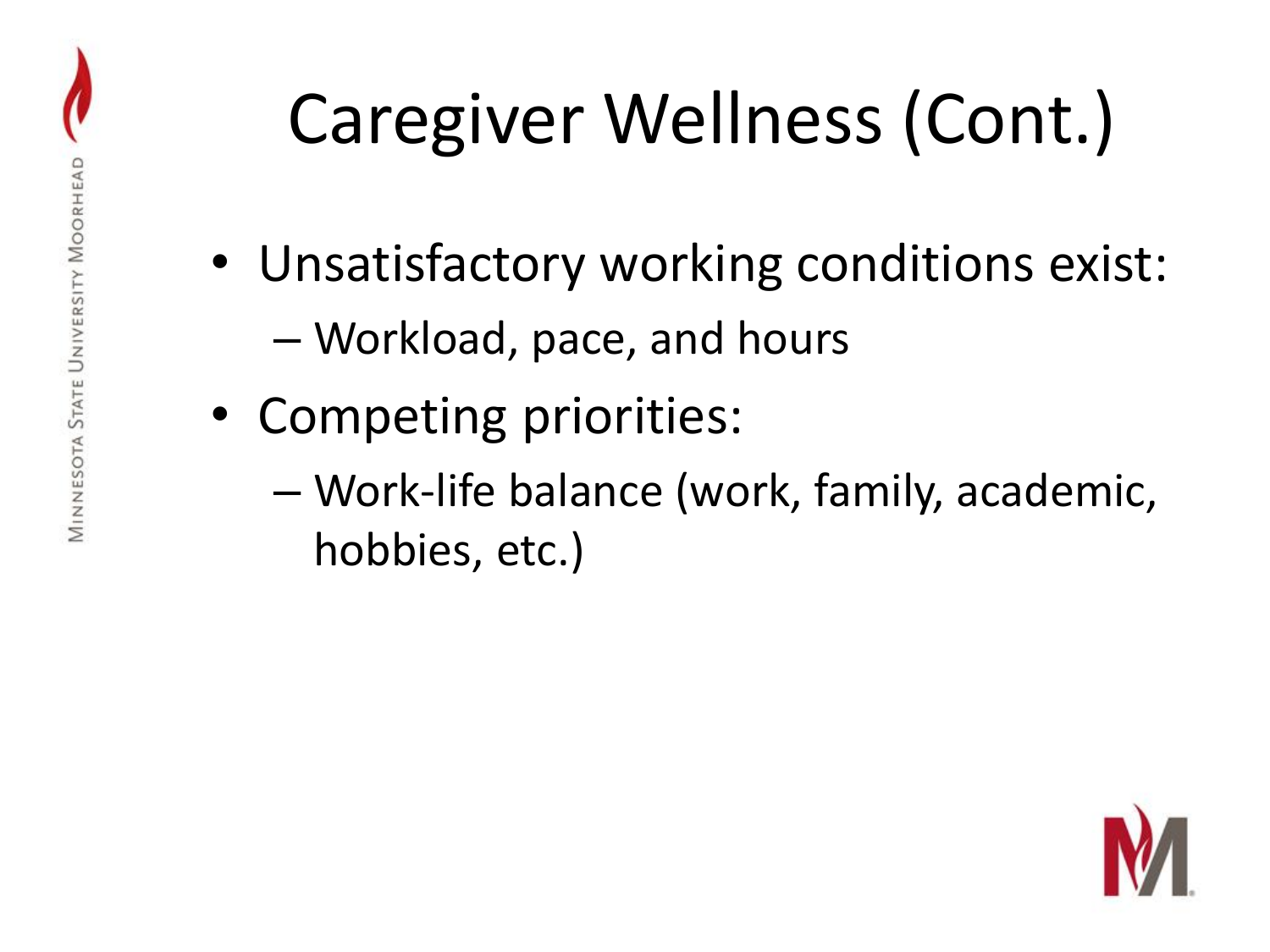#### Trauma-Informed Approach (TIA)

- Overview:
	- Safety
	- Trust and Transparent
	- Peer support
	- Collaboration and reliance
	- Empowerment and choice
	- Culture

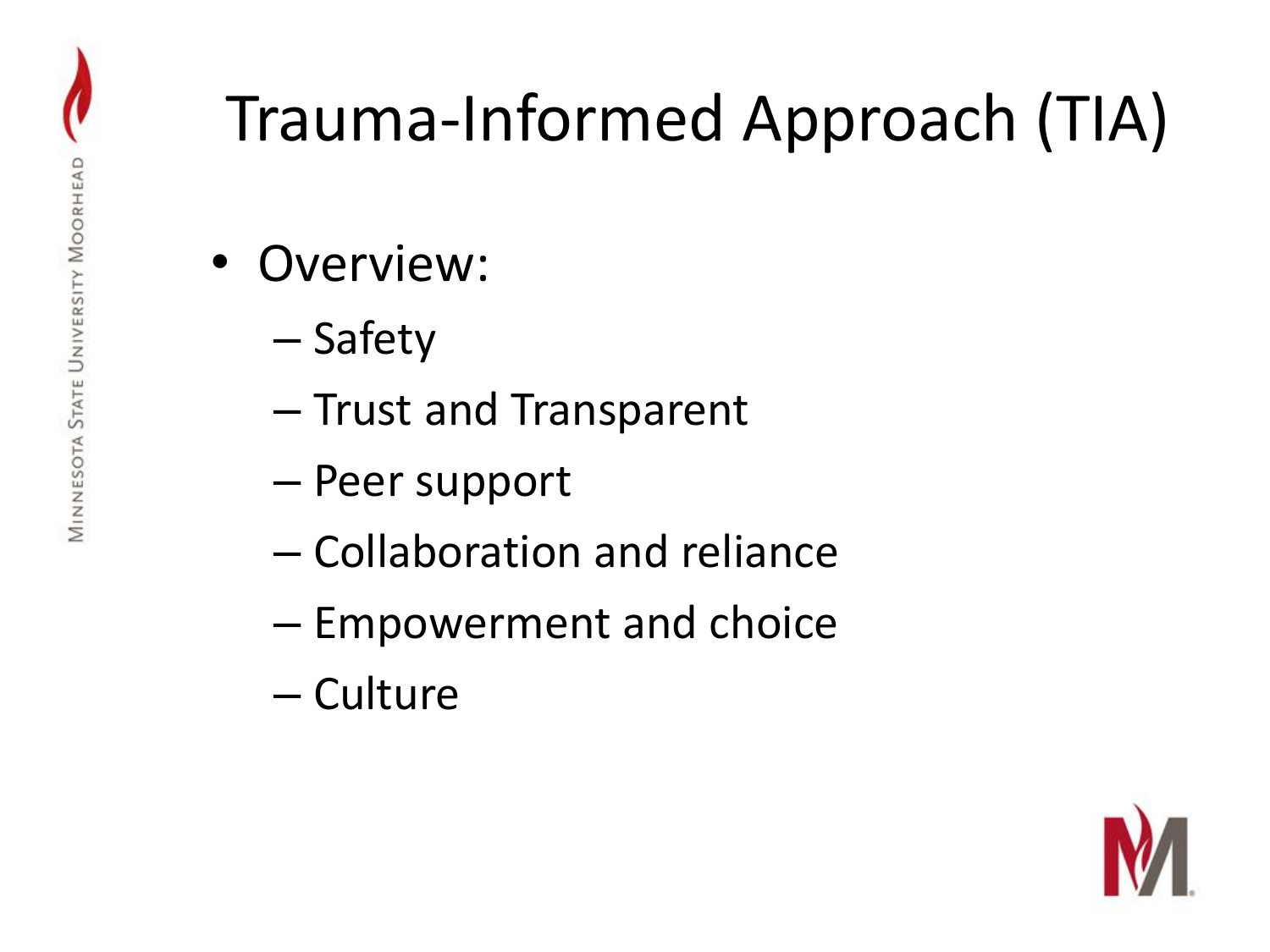## Safety

- Physical, emotional, and psychological safety in interactions
- Share best practices among peers
- Discuss challenges, difficult situations; vulnerabilities
- If mistakes are made, move in a different direction—don't shut down
- Regulate yourself to remain focused
- No judgements

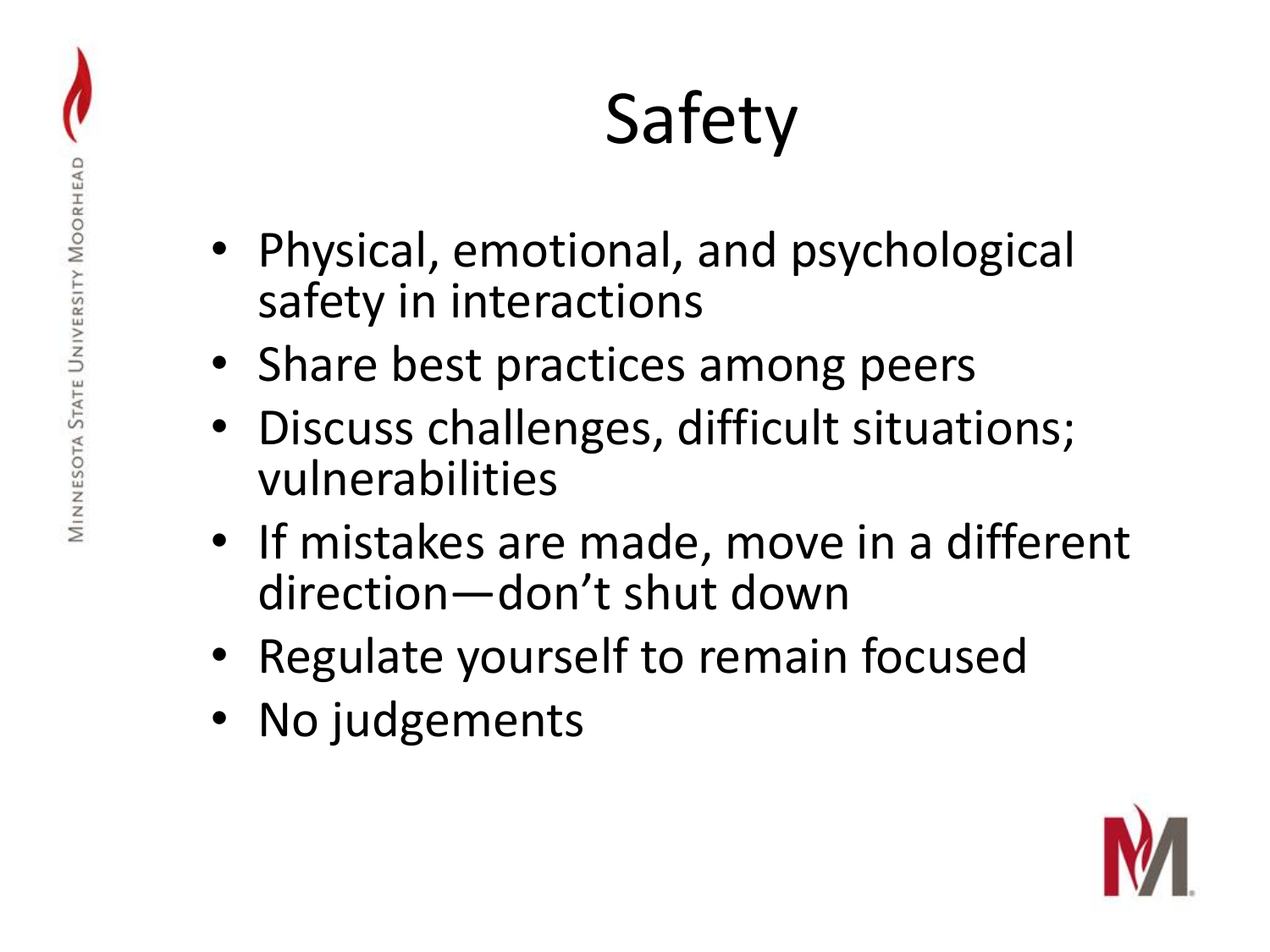#### Trust and Transparency

- Share as much as possible within the confines of your specialty
	- Watch for HIPAA and PHI issues
- Trust that your peers will help
- Acknowledge mistakes
- Role model for your peers
- "We would be concerned if you were not impacted by this"

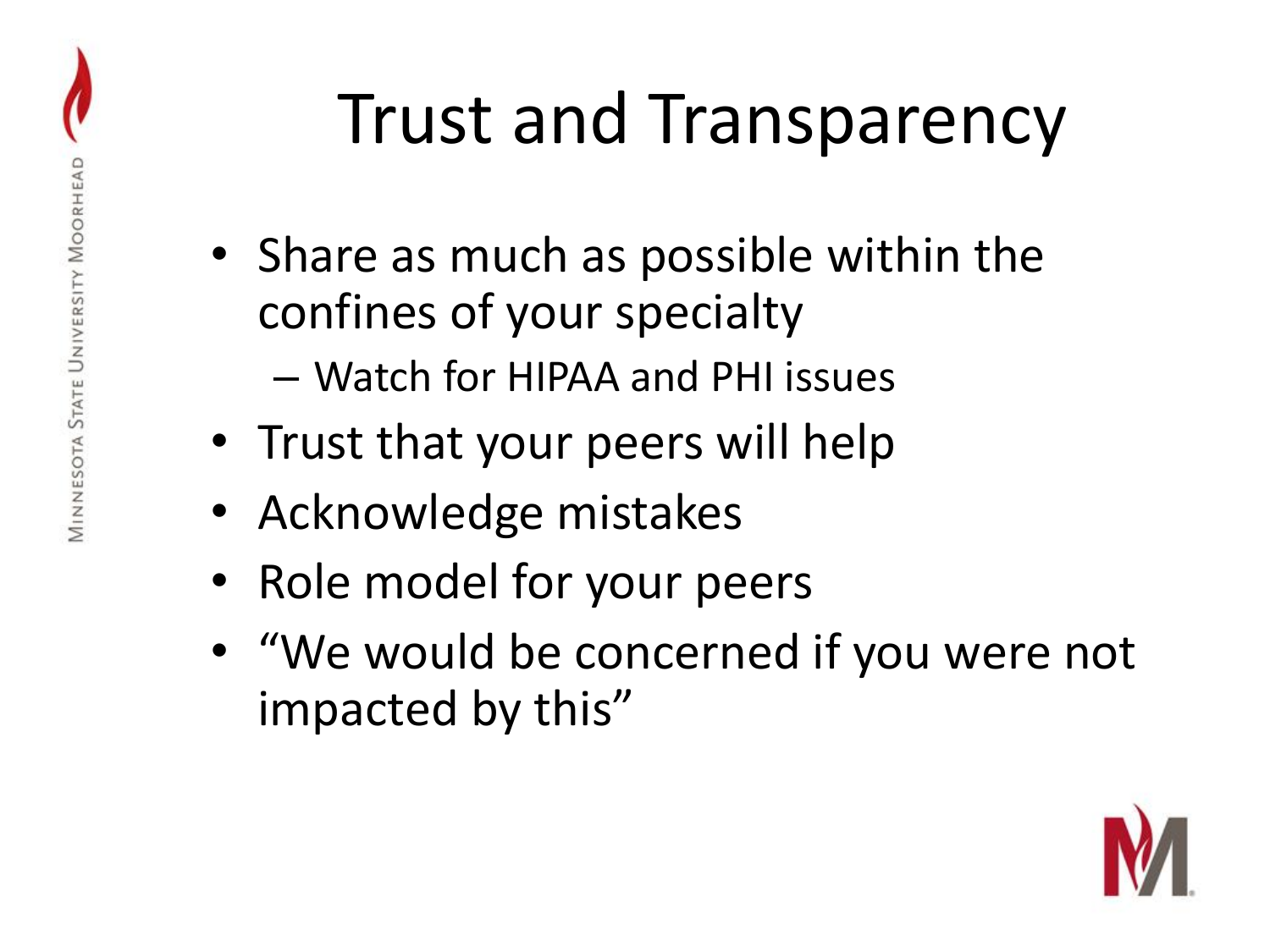#### Peer Support

- Seek commonalities and experiences
- Use the buddy system—pair up
- Take care of yourself so you can take care of others
- Problem-solve

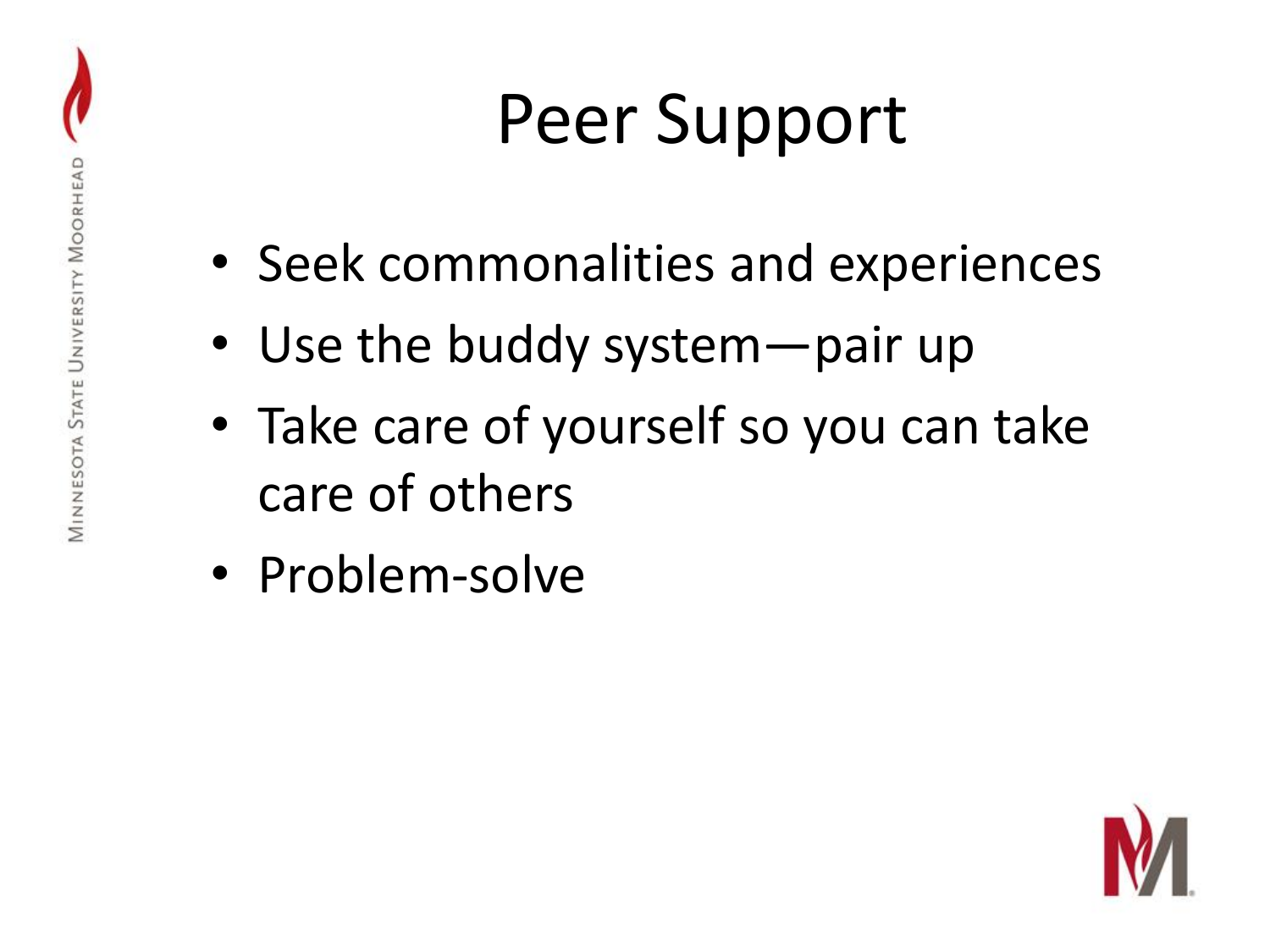# Peer Support (Cont.)

- Help with decisions
- Share
- Establish trust
- Inject appropriate humor

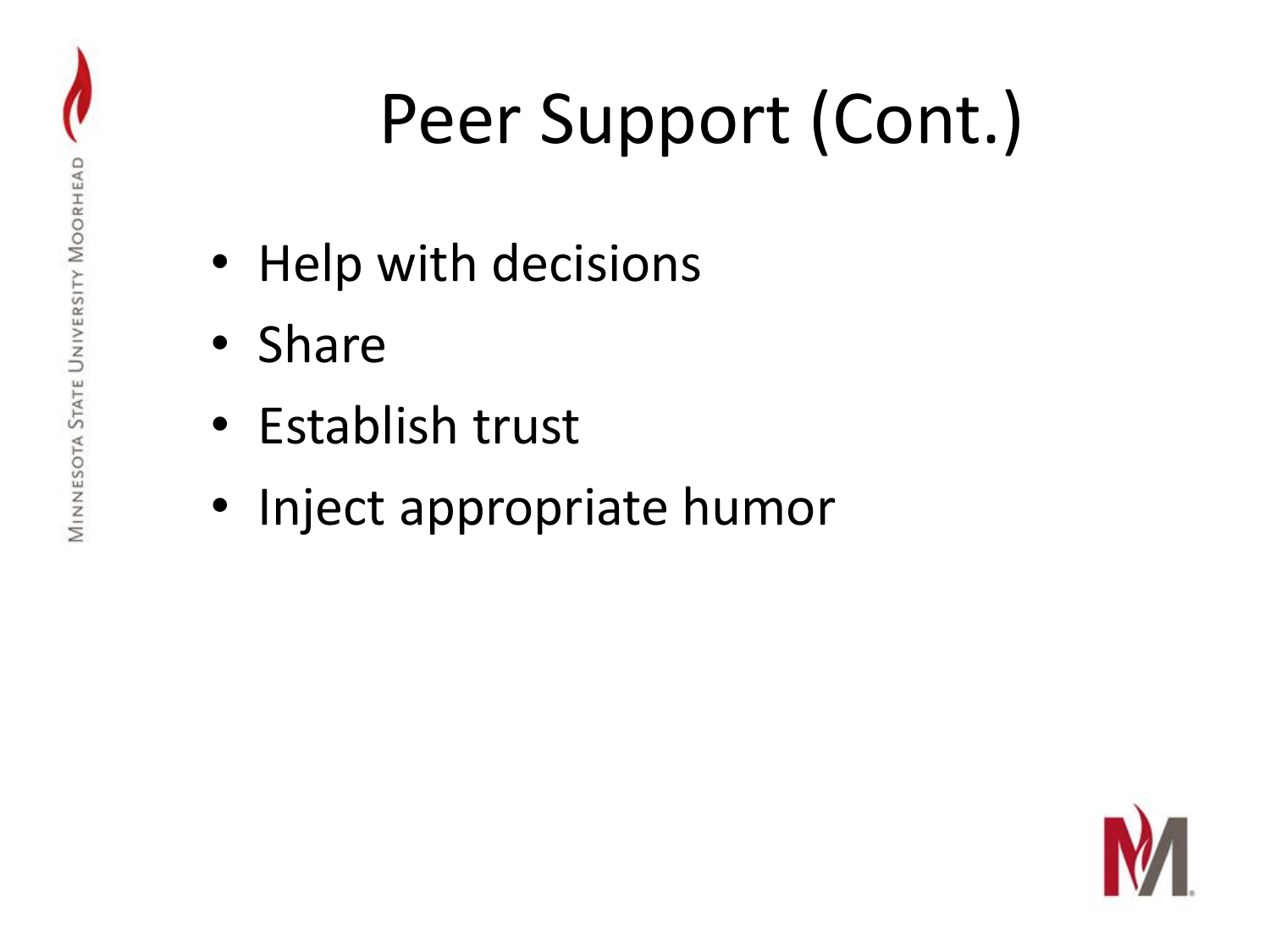#### Collaboration

- Ensure you have time for social activities
- Daily check-ins
- Carve out time in meetings for ideas, solutions, connections, and feedback

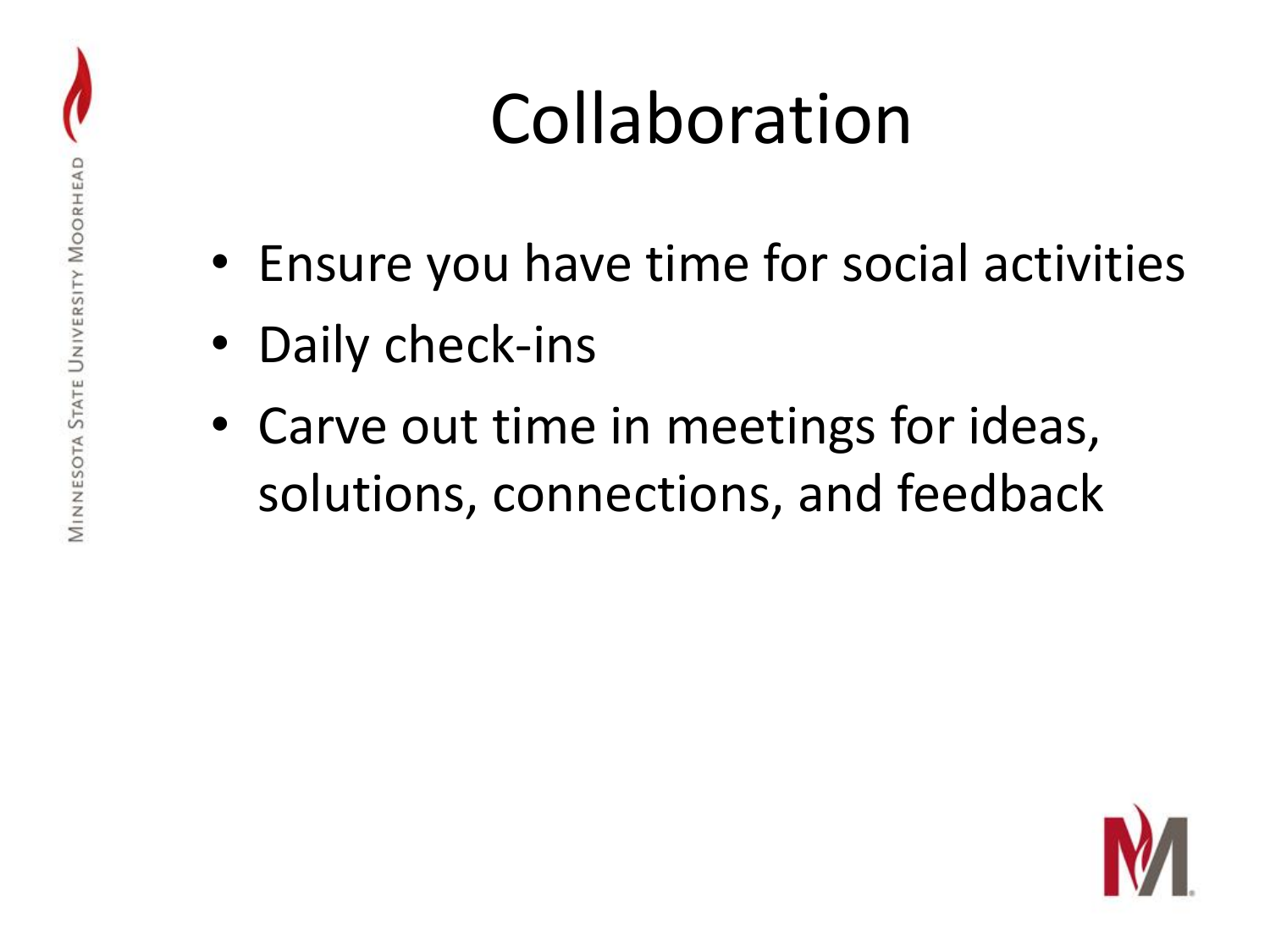#### Empowerment and Choice

- Seek staff input
- Normalize grief—recognize that the elderly have likely experienced the loss family and friends
- Ensure staff know how to access resources

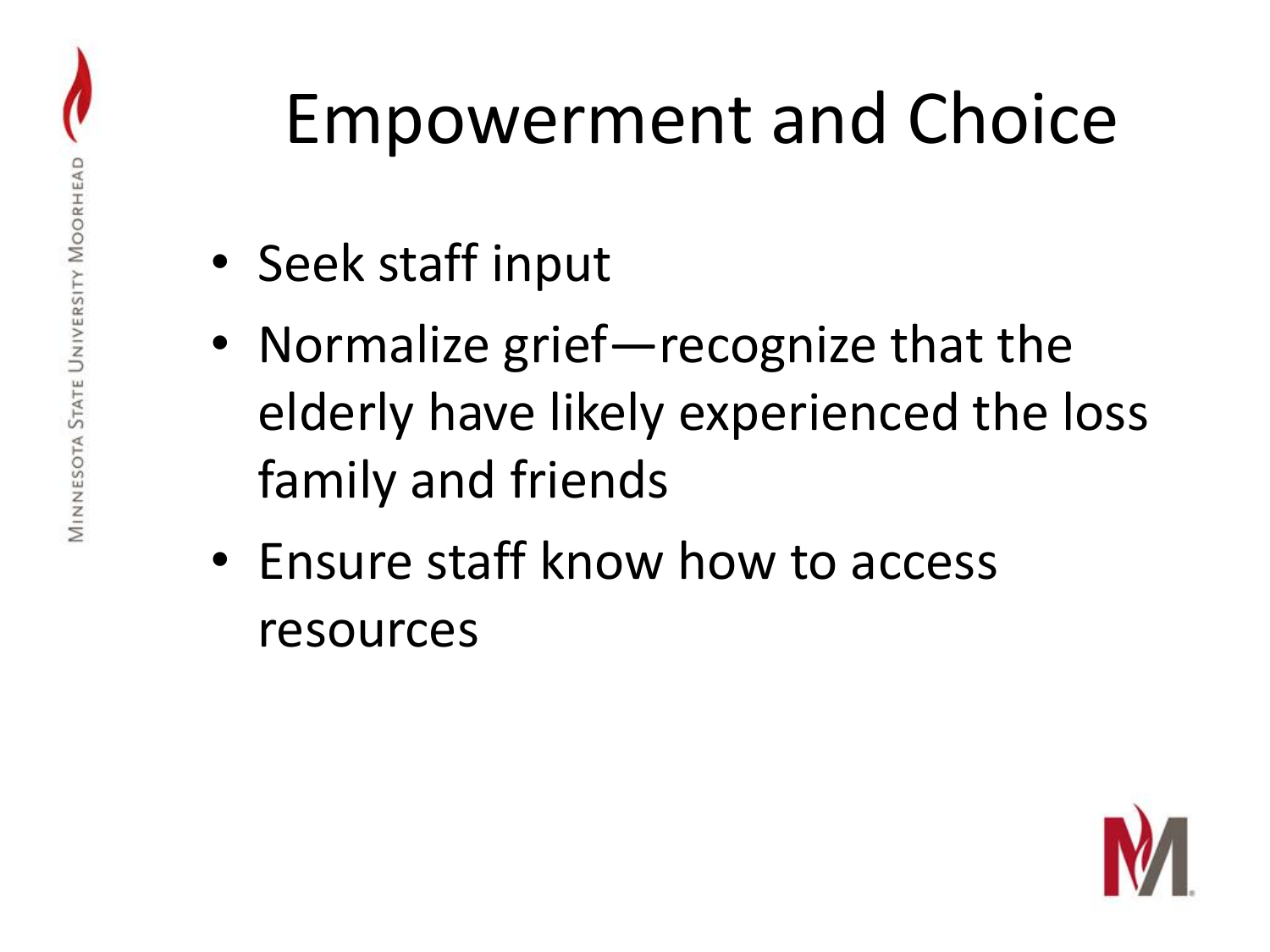## **Culture**

- What is the normal for the individual?
	- Veteran?
	- Minority?
	- Marginalized populations?
	- May be combinations
- Remember what your organizational culture was?
- Learn from pandemic to improve

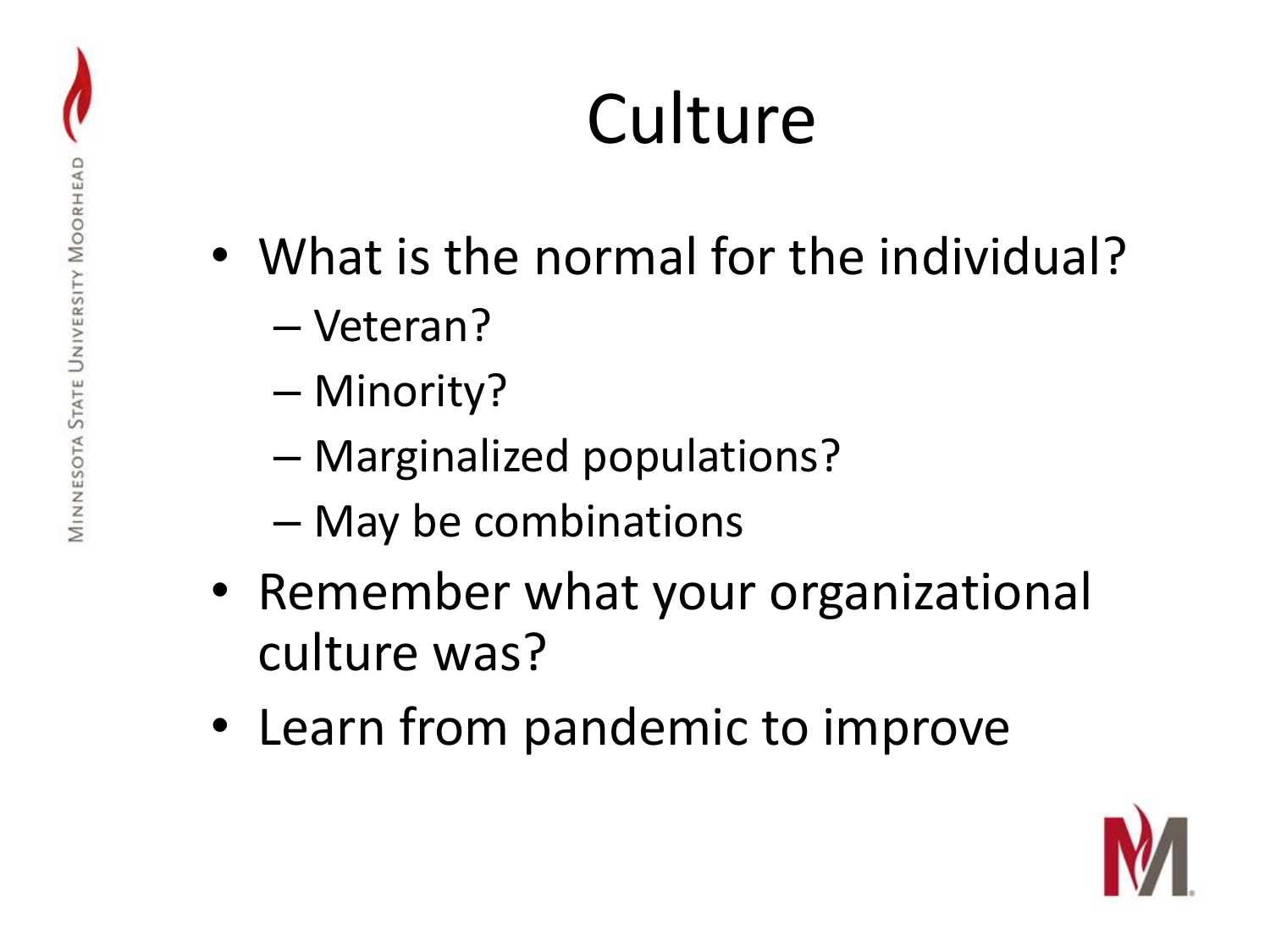#### Compassion Fatigue

- AKA:
	- **Vicarious Trauma** (Perlman & Saakvitne, 1995)
	- **The cost of caring for others**
	- **Cumulative transformative effect**—the helper working with survivors of traumatic events
	- **Burnout**

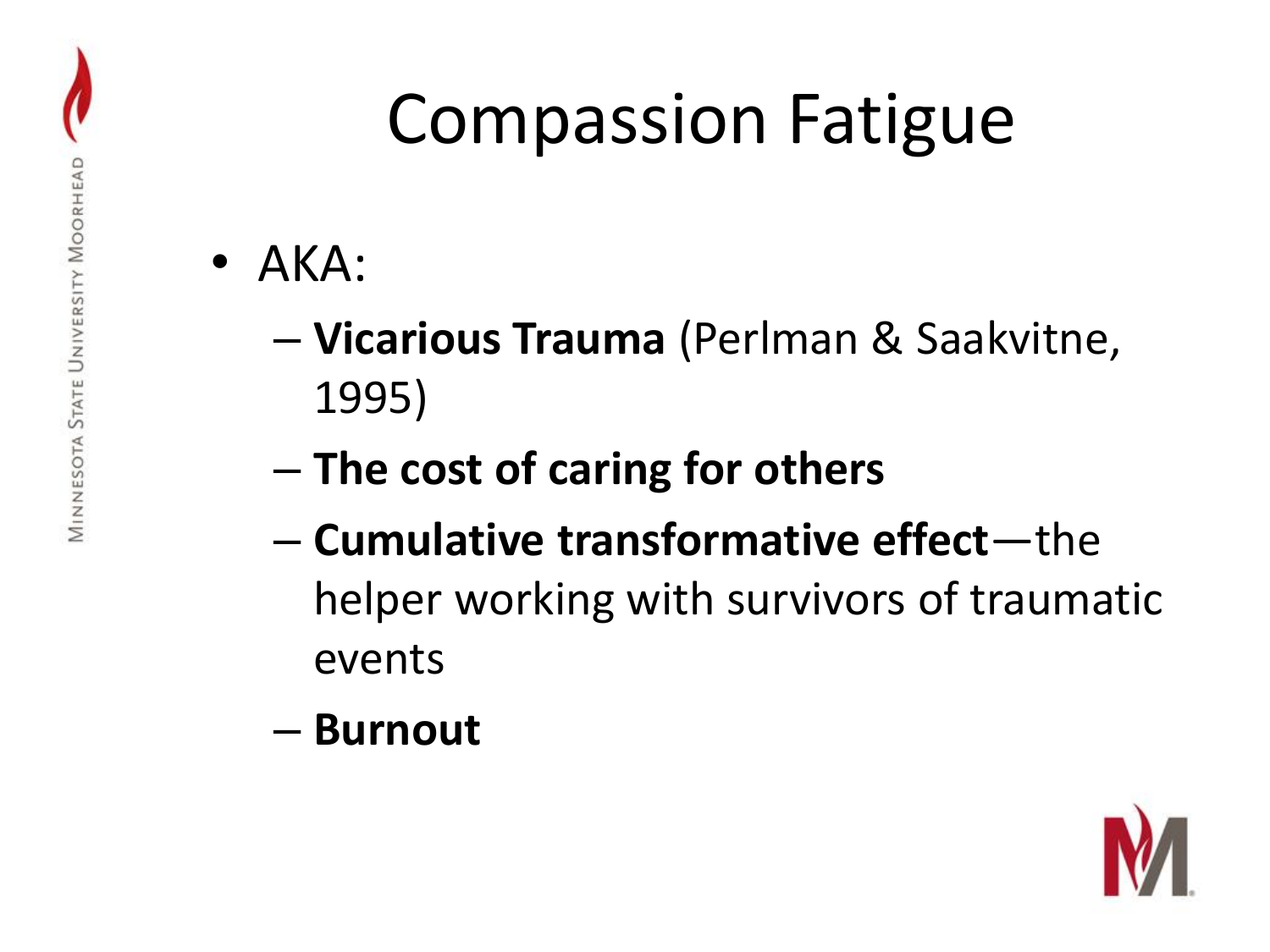### Compassion Fatigue (Cont.)

- Signs and symptoms:
	- Difficulty talking about feelings
	- Anger or irritation—often unspecified
	- Startle easily or "jumpy"
	- Change in eating habits
	- Change in sleep habits/ hygiene
	- Worrying about work 'after hours'

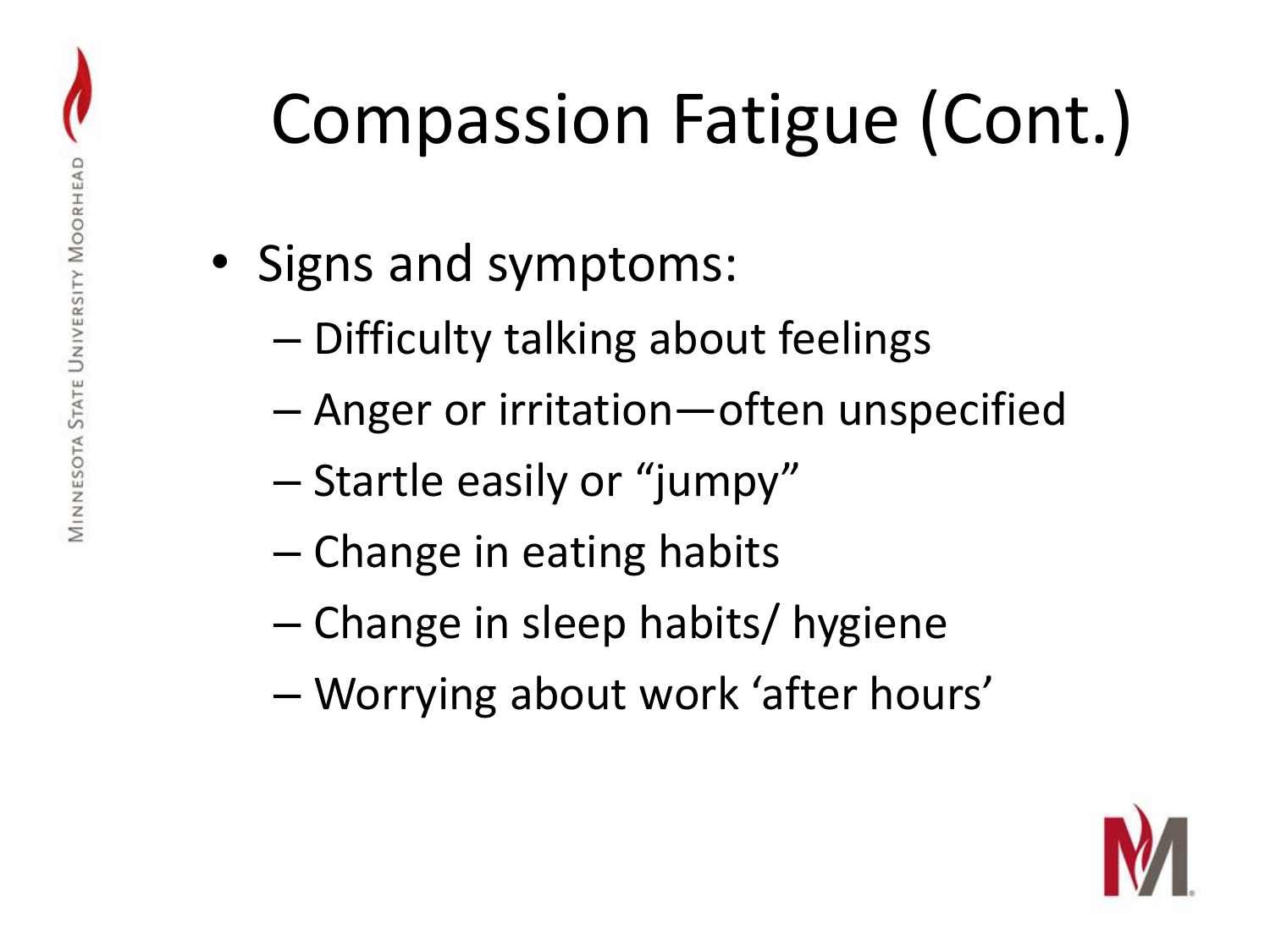## Compassion Fatigue (Cont.)

- Feelings of not doing enough
- Dreaming of work (not in a good way)
- Reduced happiness
- Feelings of being trapped in your role or job
- Reduced levels of satisfaction and personal accomplishment
- Intrusive thoughts of work
- Feelings of hopelessness
- Blaming others

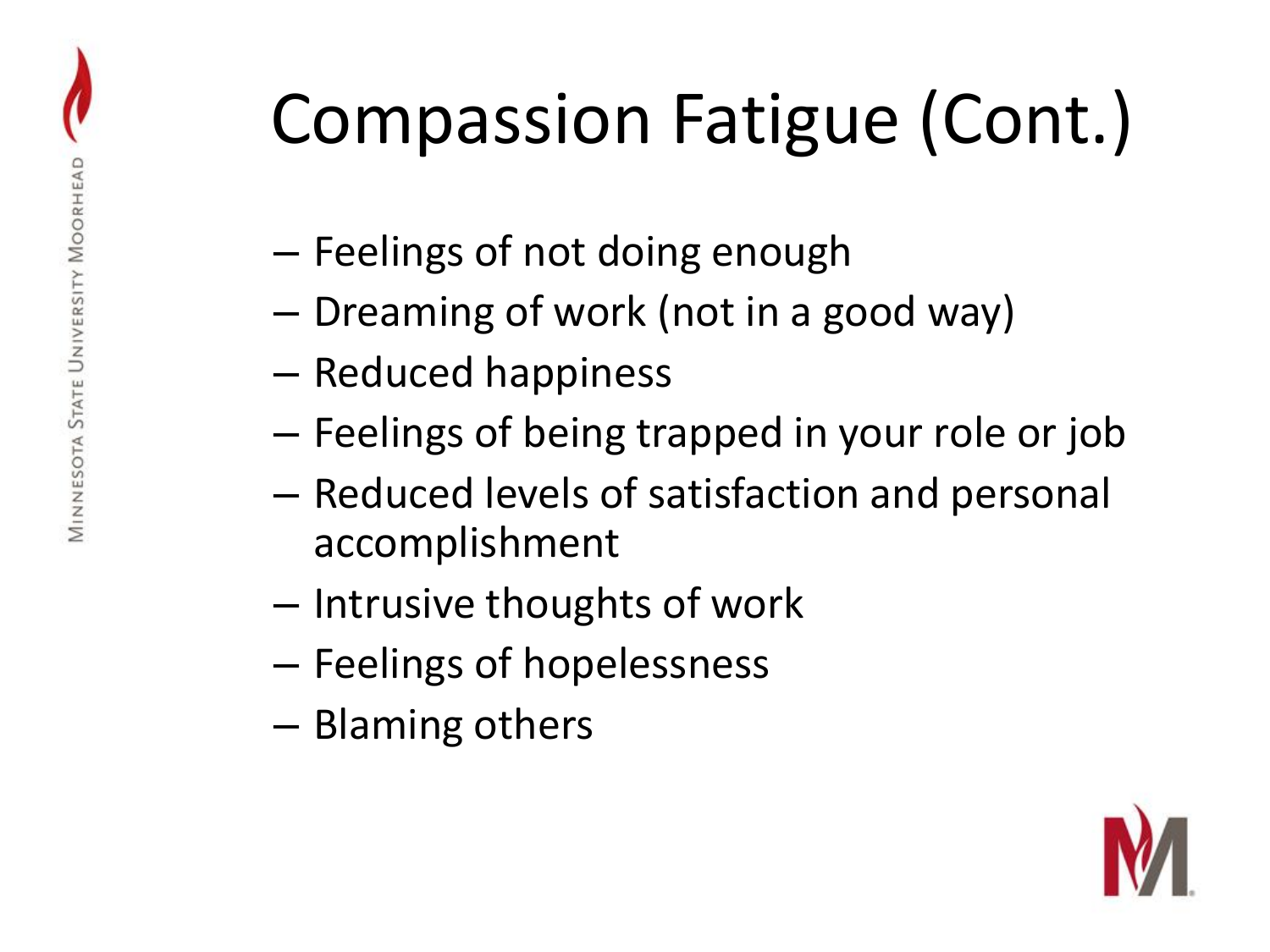#### Post-Pandemic Support

- We need your help:
	- Establish, relate, or help create formal support systems
	- Contribute to the body of knowledge when will we have another?
	- Your work will contribute to evidencebased practice

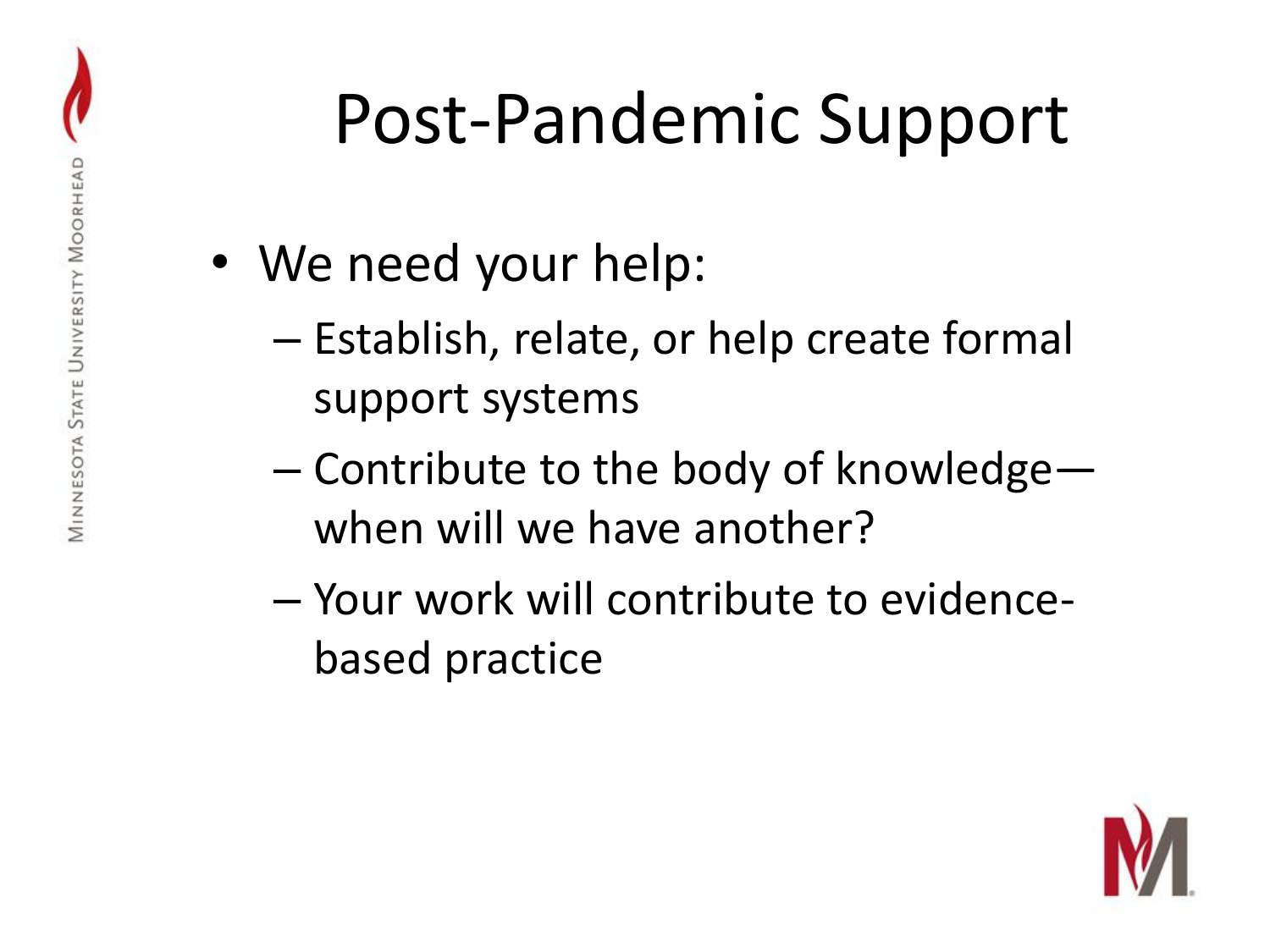## Toolkit

- Above all else remember: **You must take care of you first or you will not be able to help others**
- Not all on this list will work for everyone choose what works for you
	- Relaxed breathing ("In with X, out with Y")
	- Physical activities
		- Walking, running
		- Yoga, Tai Chi, classic martial arts
		- Exercise classes

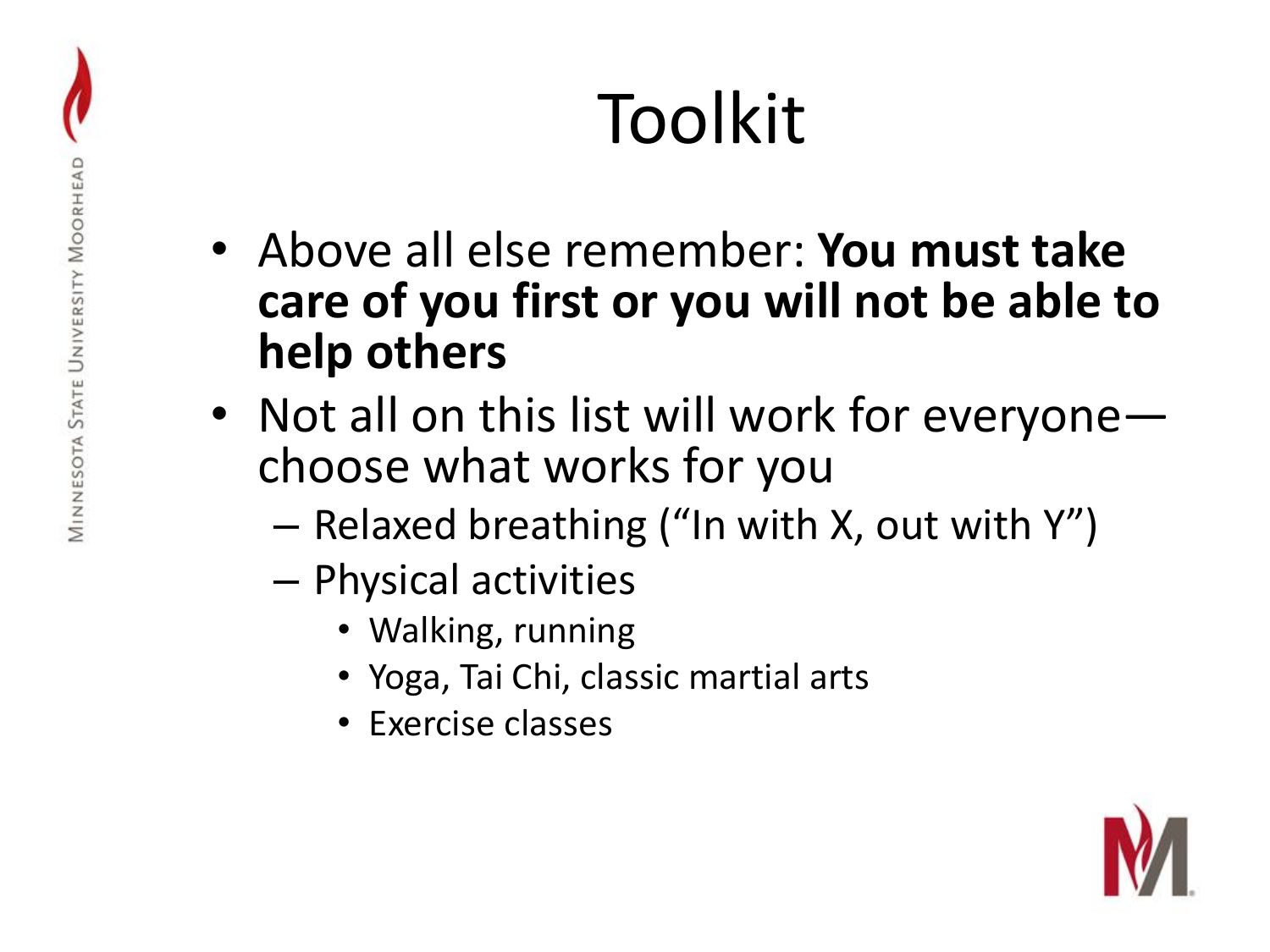# Toolkit (Cont.)

- Self-care: Sleeping, nutrition, fitness
- Visualization or meditation
- Quiet space
- Music, art, dance
- Connections with family and friends
- Create self structure via a schedule
- Spiritual resources
- Fun and pleasurable activities

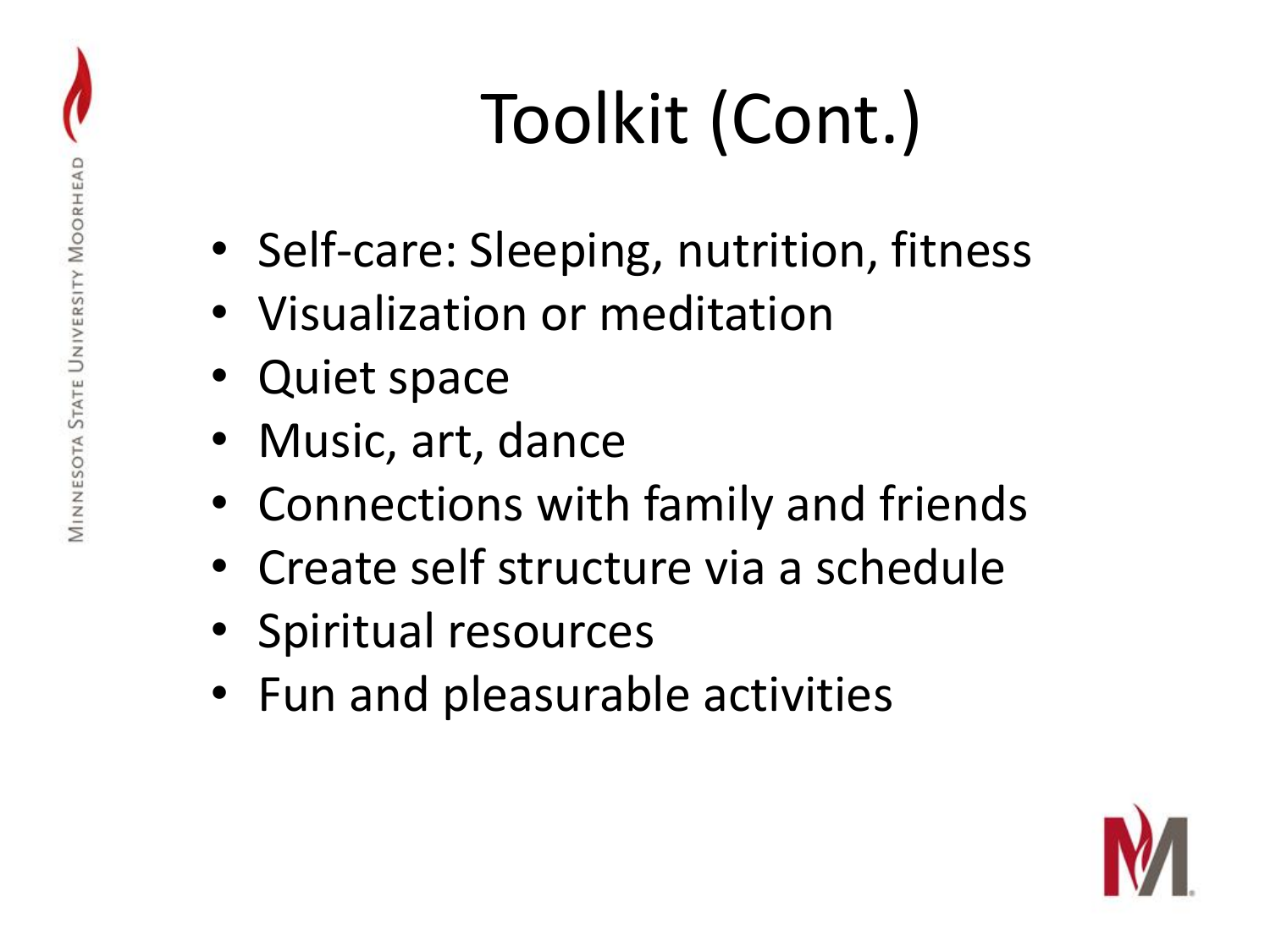## Leader Skills

- Keep staff and patients safe and protected
- Empower and trust staff when having patient and family communications
- Reduce distress where you can
- Take care of your staff and patients
- Listen…just listen
- Put an arm around someone who is struggling

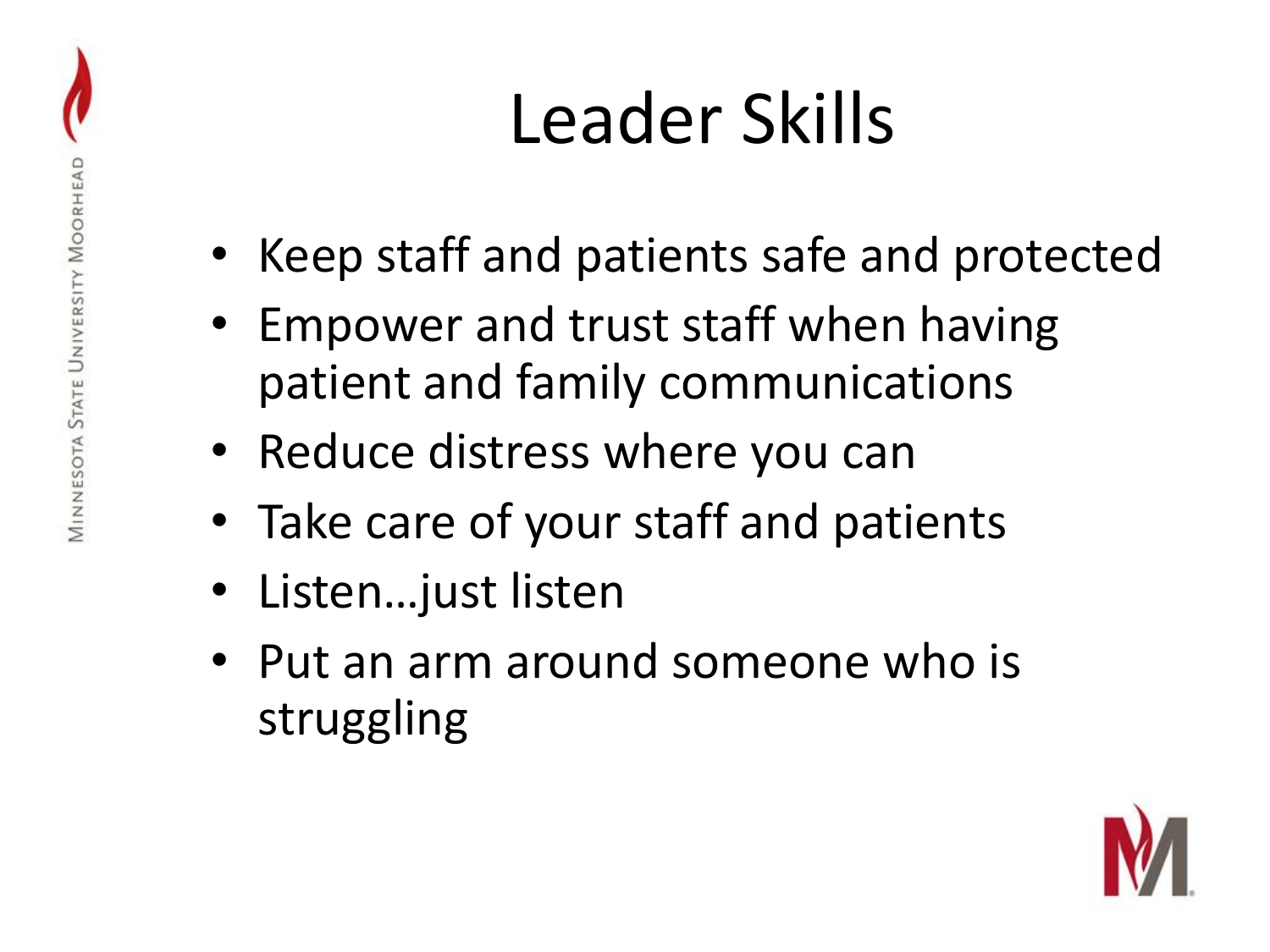#### Lifevest

- Fall back on what you know:
	- Ethics
	- Education
	- Training
	- Experiences (self and others)
	- Peers, friends, and family
- Consider establishing a support group

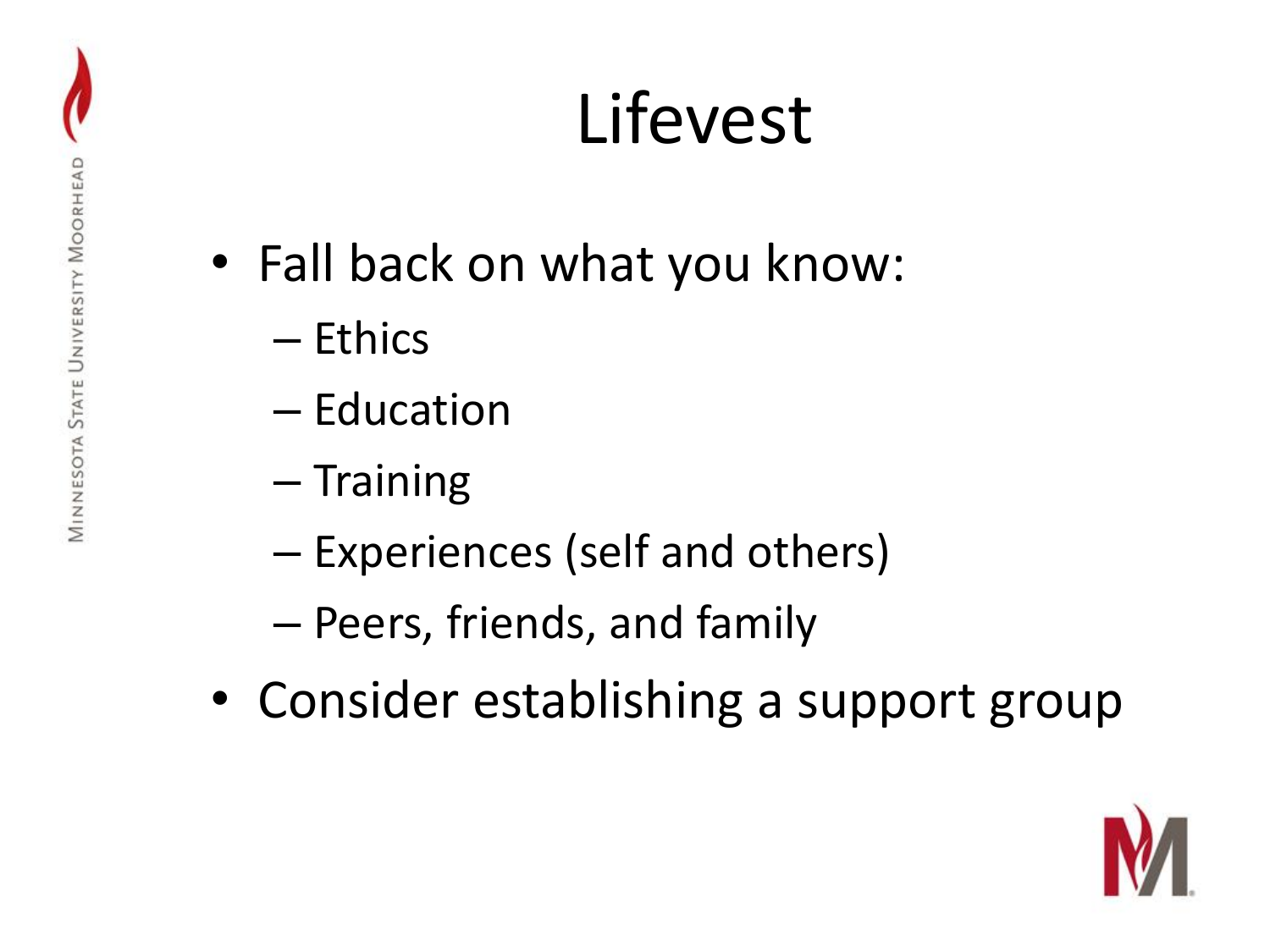#### References

- 7 Cs of Resilience CBT Professionals.com
- American Psychological Association Guidelines on Trauma Competencies for Education and **Training**
- Bronfenbrenner, U., Humans Beings Human: Biological Perspectives on Human Development
- Burlison, J., et al –The Second Victims Experience and Support Tool
- Institute for Health & Recovery Developing Trauma-Informed Organizations: A Toolkit

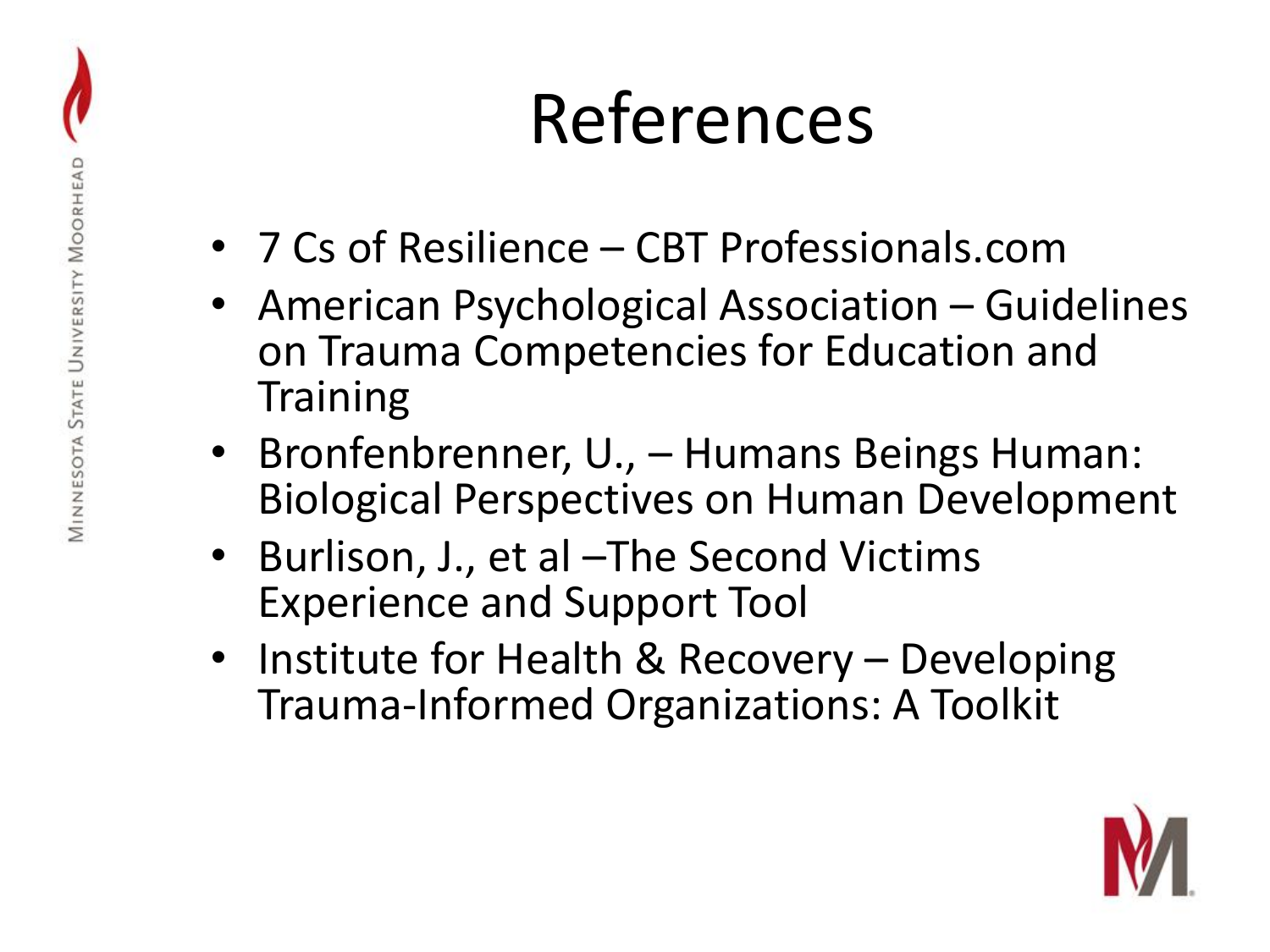#### Thank you! It has been my pleasure to meet with you